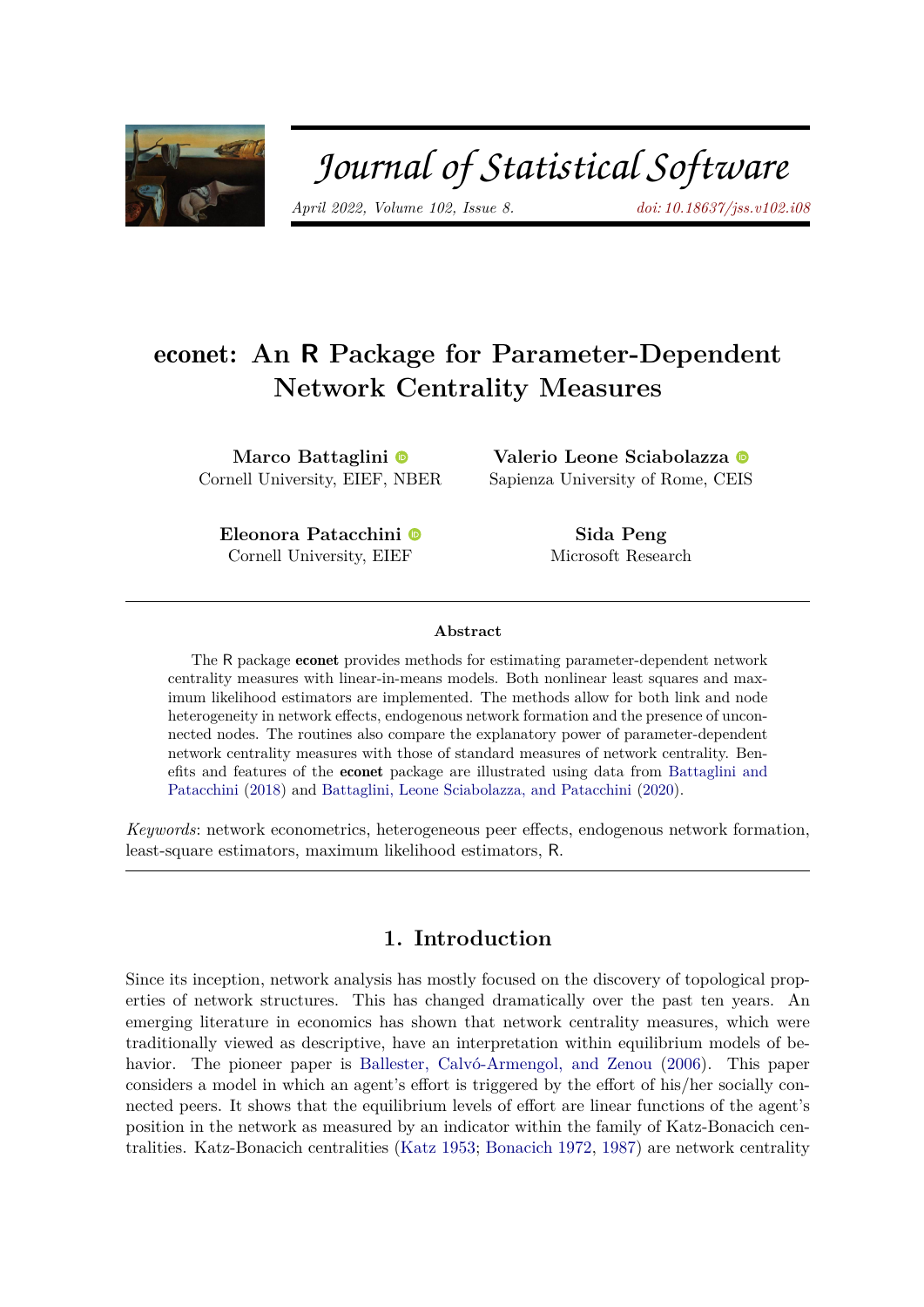measures that count all nodes that can be reached through a direct or indirect path, penalizing in different ways the contributions of distant nodes in determining a given node's centrality. The discount factor is captured by a parameter, thus making the measures of centrality parameter-dependent. The sociological literature has been treating this parameter as a nuisance parameter, and arbitrarily setting it to any value smaller than one. However, the contribution of [Ballester](#page-26-2) *et al.* [\(2006\)](#page-26-2) is to show that this parameter captures the strength of peer effects or social interactions that stem from the aggregation of dyadic peer influences. More specifically, the empirical counterpart of the [Ballester](#page-26-2) *et al.* [\(2006\)](#page-26-2) equilibrium condition is a linear model of social interactions, where the individual levels of effort are linear functions of the levels of effort of the connected agents. The parameter capturing this influence is then used to measure the individual's importance in the network. Since then, a burgeoning empirical literature has used the linear-in-means model to prove that peer effects and the individual position in the social network play an important role in explaining many social and economic outcomes, including consumer behavior, voting patterns, job search, information diffusion, innovation adoption, international trade and risk sharing (see e.g., [An](#page-25-0) [2011,](#page-25-0) [2015a;](#page-25-1) [Jackson,](#page-27-1) [Rogers, and Zenou](#page-27-1) [2017;](#page-27-1) [Hsieh, Lin, and Patacchini](#page-27-2) [2020;](#page-27-2) [Zenou](#page-29-0) [2016,](#page-29-0) for recent reviews).

Very recently [Battaglini and Patacchini](#page-26-0) [\(2018\)](#page-26-0) present a new theory of competitive votebuying to study how interest groups allocate campaign contributions when legislators care about the behavior of other legislators to whom they are socially connected. The model provides an alternative microfoundation for network measures within the family of Katz-Bonacich centralities. This theory predicts that, in equilibrium, campaign contributions are proportional to a parameter-dependent measure of network centrality, similar to the one proposed by [Ballester](#page-26-2) *et al.* [\(2006\)](#page-26-2). While [Ballester](#page-26-2) *et al.* [\(2006\)](#page-26-2) is a purely theoretical paper, [Battaglini and Patacchini](#page-26-0) [\(2018\)](#page-26-0) test the theory with data from five recent United States (US) Congresses. In doing so, it confronts a variety of empirical challenges. For example, the theories described above show the importance of combining the information on network centrality with additional information on characteristics of the agents, since these characteristics can magnify or reduce the role played by a central agent. Moreover, the theories provide a framework to study the role of network endogeneity. In fact, when agents are strategic in choosing their peers, and omitted variables (such as social skills) drive both agent's behavior and social connectedness, the estimation of the peer effects parameter might be flawed [\(Manski](#page-28-0) [1993\)](#page-28-0).<sup>[1](#page-1-0)</sup> [Battaglini](#page-26-1) *et al.* [\(2020\)](#page-26-1) derive a model to control for network endogeneity allowing for a two-stage correction à la Heckman [\(Heckman](#page-27-3) [1979\)](#page-27-3) and demonstrate the relevance of alumni connections in shaping politicians' legislative effectiveness. The common trait between all these theoretical models is that they establish a link between observable outcomes associated to a network node (for example, educational attainments as proxies of effort levels in [Ballester](#page-26-2) *et al.* [\(2006\)](#page-26-2); the money received by politicians in [Battaglini and](#page-26-0) [Patacchini](#page-26-0) [\(2018\)](#page-26-0); the levels of legislative effectiveness in [Battaglini](#page-26-1) *et al.* [\(2020\)](#page-26-1)) and the respective centrality of the node. This theoretical link can be used to estimate the parameter in the centrality measure using the observable outcomes. This is useful because, for example, it allows to test for network effects or to acquire a deeper knowledge of the topological features of the respective networks.

The routines contained in the package econet [\(Battaglini, Leone Sciabolazza, Patacchini, and](#page-26-5) [Peng](#page-26-5) [2022\)](#page-26-5) for R (R [Core Team](#page-28-1) [2021\)](#page-28-1) allow for implementation of a number of variations

<span id="page-1-0"></span><sup>&</sup>lt;sup>1</sup>See also [An](#page-25-1) [\(2015a\)](#page-25-1) and [VanderWeele and An](#page-29-1) [\(2013\)](#page-29-1) for a discussion on the difficulties in studying peer effects.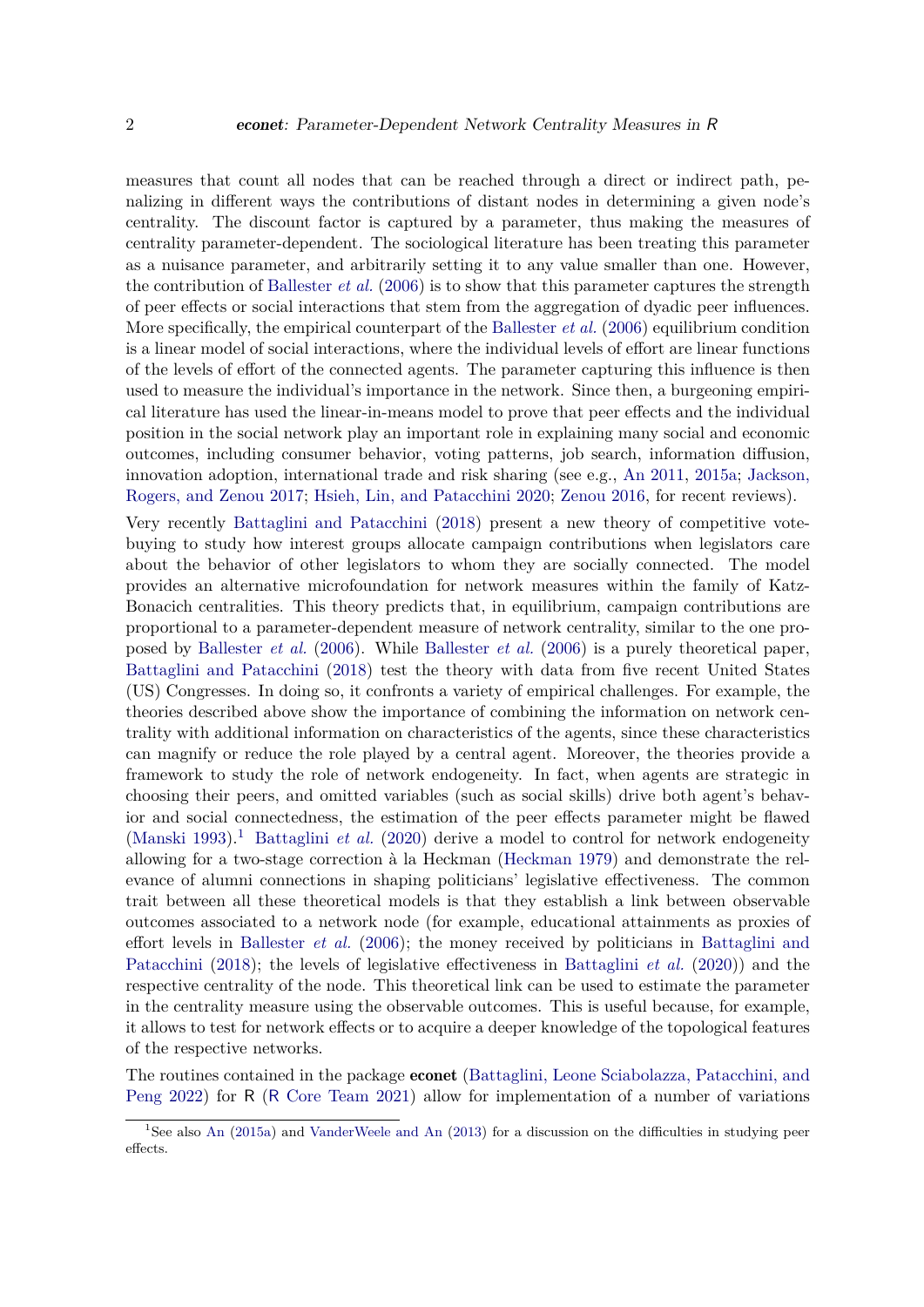of the linear-in-means model to obtain alternative centrality measures within the family of Katz-Bonacich centrality. Both nonlinear least squares (NLLS) and maximum likelihood (ML) estimators are provided. Several methods for dealing with the identification of network effects are implemented. Moreover, the econet package allows for comparison of the explanatory power of parameter-dependent network centrality measures with those of standard measures of network centrality [\(Wasserman and Faust](#page-29-2) [1994\)](#page-29-2). As a result, econet expands the large set of tools available to R users interested in network analysis. Specifically, it has at least four merits. First, it complements the R packages implementing traditional individual-level centrality measures for binary networks, igraph [\(Csárdi and Nepusz](#page-26-6) [2006\)](#page-26-6) and sna [\(Butts](#page-26-7) [2008\)](#page-26-7), and weighted networks, tnet [\(Opsahl](#page-28-2) [2009\)](#page-28-2), and group-level centrality measures for both binary and weighted networks, keyplayer [\(An and Liu](#page-25-2) [2016\)](#page-25-2), by introducing new eigensolutionsbased techniques to rank individual agents' centrality. Second, whereas previous packages, such as **btergm** [\(Leifeld, Cranmer, and Desmarais](#page-28-3) [2018b\)](#page-28-3), **hergm** [\(Schweinberger and Luna](#page-28-4) [2018\)](#page-28-4), the statnet suite [\(Goodreau, Handcock, Hunter, Butts, and Morris](#page-27-4) [2008\)](#page-27-4), and xergm [\(Leifeld, Cranmer, and Desmarais](#page-28-5) [2018a\)](#page-28-5), created environments for modeling the statistical processes underlying network formation, econet provides the first framework to investigate the socio-economic processes operating on networks (i.e., peer effects). Third, it completes the collection of functions for modeling spatial dependence in cross-sectional data provided by spdep [\(Bivand](#page-26-8) [2022\)](#page-26-8) and splm [\(Millo and Piras](#page-28-6) [2012\)](#page-28-6), by allowing the users to: i) consider the presence of unconnected nodes, and ii) address network endogeneity. Finally, it equips the R archive with routines still unavailable in other commonly used software for the investigation of relational data, such as MATLAB [\(The MathWorks, Inc.](#page-28-7) [2011\)](#page-28-7), Pajek [\(Batagelj and Mrvar](#page-26-9) [2003\)](#page-26-9), Python [\(Van Rossum](#page-28-8) *et al.* [2011\)](#page-28-8) and Stata [\(StataCorp](#page-28-9) [2017\)](#page-28-9). The example we use to showcase the functionality of our R package is taken from [Battaglini and Patacchini](#page-26-0) [\(2018\)](#page-26-0) and [Battaglini](#page-26-1) *et al.* [\(2020\)](#page-26-1). The R package econet [\(Battaglini](#page-26-5) *et al.* [2022\)](#page-26-5) is available from the Comprehensive R Archive Network (CRAN) at [https://CRAN.R-project.org/package=](https://CRAN.R-project.org/package=econet) [econet](https://CRAN.R-project.org/package=econet)

The rest of the paper is organized as follows. Section [2](#page-2-0) briefly reviews the theoretical background of the different approaches used to model the socio-economic processes operating on the network. Section [3](#page-8-0) discusses the key elements for the estimation of parameter-dependent centralities, and presents a general taxonomy of the models implemented by the R package econet. Section [4](#page-11-0) lays out various models and methods to deal with network endogeneity. Section [5](#page-13-0) demonstrates the use of the main functions of the package econet to determine agent's centrality with examples. Section [6](#page-25-3) concludes.

# **2. Microeconomic foundation**

<span id="page-2-0"></span>This section provides a theoretical background for the network models of peer effects implemented by the R package econet. Many network centrality measures have been introduced in the literature, each capturing different aspects of network topology. Which is the correct way to measure how central is an agent in a network? In this section we describe three economic models that derive conditions under which the Katz-Bonacich centralities that can be estimated using econet are the correct measures of an agent centralities. The aim is to acquaint the researcher interested in working with econet of the different theoretical premises of these models, so that he/she can choose the model and the relative econet functions most appropriate for conducting his/her investigation.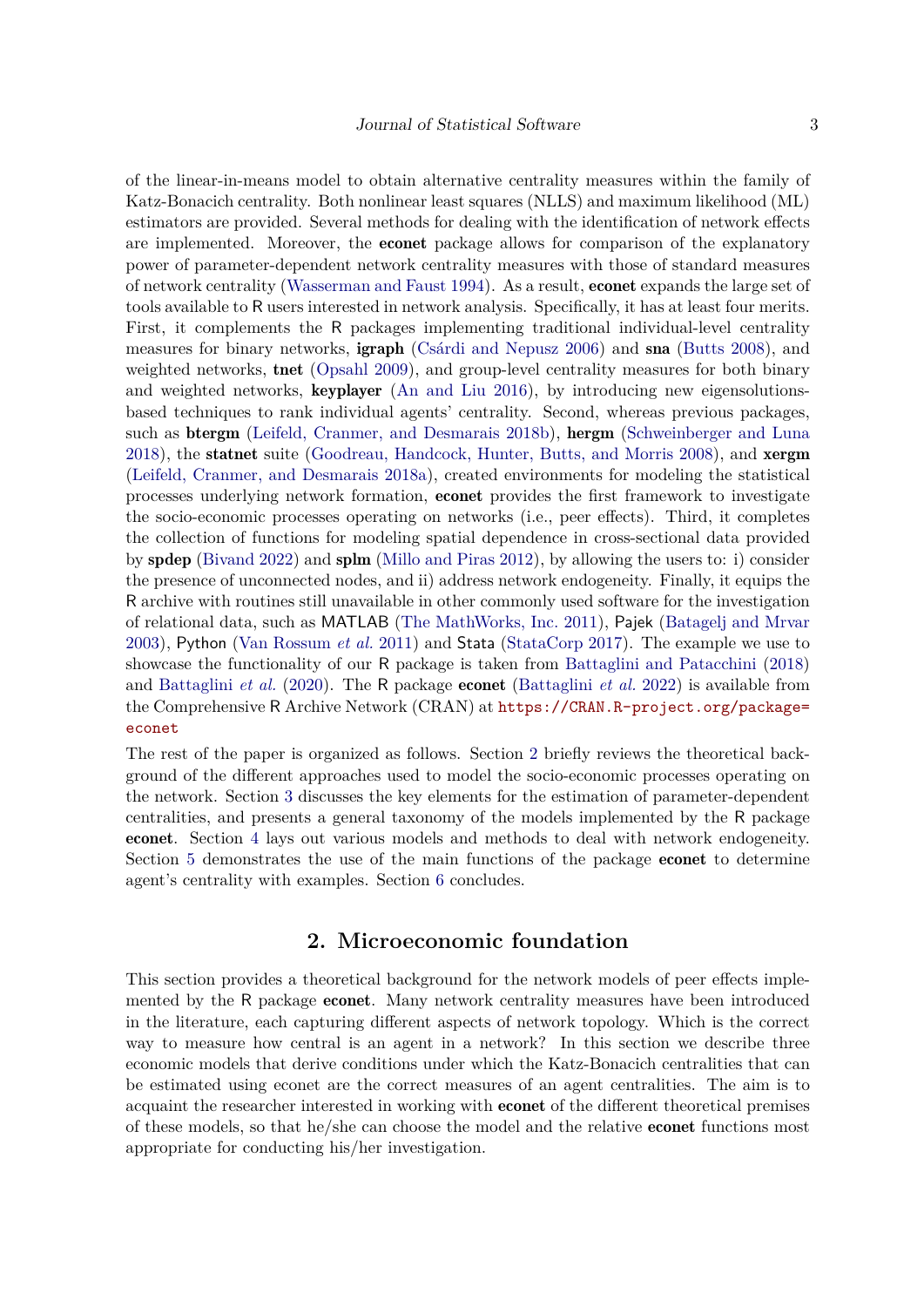Model A describes the competition between two or more lobbyists who distribute monetary contributions among *n* legislators to influence their votes. Each lobbyist aims at maximizing the number of legislators that vote for his/her own preferred policy option. Two legislators are socially connected if they derive utility from voting in the same way. The model provides conditions under which, in the unique Nash equilibrium of the game, the money promised to legislator *i* is proportional to the Katz-Bonacich centrality of *i*. The model therefore provides a clear economic interpretation to the Katz-Bonacich centrality and illustrates it relevance in this context. This model was first presented in [Battaglini and Patacchini](#page-26-0) [\(2018\)](#page-26-0).

Model B studies the extent to which social connections influence the legislative effectiveness of members of the US Congress. By legislative effectiveness we mean the ability of a legislator to pass legislation. In this model, the effectiveness in passing legislation of Congress member *i* is described by a "production function" in which the inputs are the Congress member *i*'s effort and the effectiveness of all other socially connected Congress members, each weighted by the strength of their social link with *i*. To determine the optimal level of effort, a legislator needs to predict the equilibrium effectiveness of all the socially linked Congress members, who in turn need to do the same in a Nash equilibrium. Here too, the model provides conditions under which the effectiveness of a Congress member in equilibrium is proportional to a weighted version of the Katz-Bonacich centrality of the legislator, in which the weights are a specific function of the legislator's characteristics. This model was first presented in [Battaglini](#page-26-1) *et al.* [\(2020\)](#page-26-1).

Models A and B are not alternative ways to represent the same economic problem. Models A and B describe completely different social interactions: the first, a competitive game between two lobbyists; the second, a cooperative game between  $n$  legislators.<sup>[2](#page-3-0)</sup> Models A and B are therefore relevant to our discussion because they show how the similar centrality measure can emerge as relevant in a completely different context. Since the tools provided in econet can be used to estimate both generalities, these examples illustrate how econet can be useful in studying completely different social problems.

Section [2.3](#page-7-0) also shortly discusses the popular network model of peer effects by [Ballester](#page-26-2) *et al.* [\(2006\)](#page-26-2). Interestingly, the prediction of this model is the same of that derived from Model B. This implies that the functions contained in econet to estimate Model B can also be used to test the predictions of the model by [Ballester](#page-26-2) *et al.* [\(2006\)](#page-26-2). The difference between model B and [Ballester](#page-26-2) *et al.* [\(2006\)](#page-26-2) is in the way the strategic environment is modeled. In model B, the productivity of *i* is affected by the productivity of the other socially connected players; in [Ballester](#page-26-2) *et al.* [\(2006\)](#page-26-2), it is assumed that the cost of effort of *i* depends on the effort level of the other players. In [Ballester](#page-26-2) *et al.* [\(2006\)](#page-26-2), the actions (i.e., the levels of effort) are predicted to be equal to the Katz-Bonacich centralities; in model B, it is the outcomes that are predicted equal to the centralities. Model B is better suited for empirical analysis as the effectiveness can often be observed and measured, but not effort. Models that have attempted to test the predictions of [Ballester](#page-26-2) *et al.* [\(2006\)](#page-26-2) have approximated effort with output, but this approximation is not possible if other unobserved factors affect output. The model in [Ballester](#page-26-2) *et al.* [\(2006\)](#page-26-2), however is an important reference point because it is one of the first models to study these issues. The tools provided by econet are also useful in estimating the parameters of the model in [Ballester](#page-26-2) *et al.* [\(2006\)](#page-26-2).

<span id="page-3-0"></span><sup>&</sup>lt;sup>2</sup>The difference is not just in the interpretation. The models are formally different games in a game theoretic sense: the set of players are different, the strategy space is different, the payoffs are different.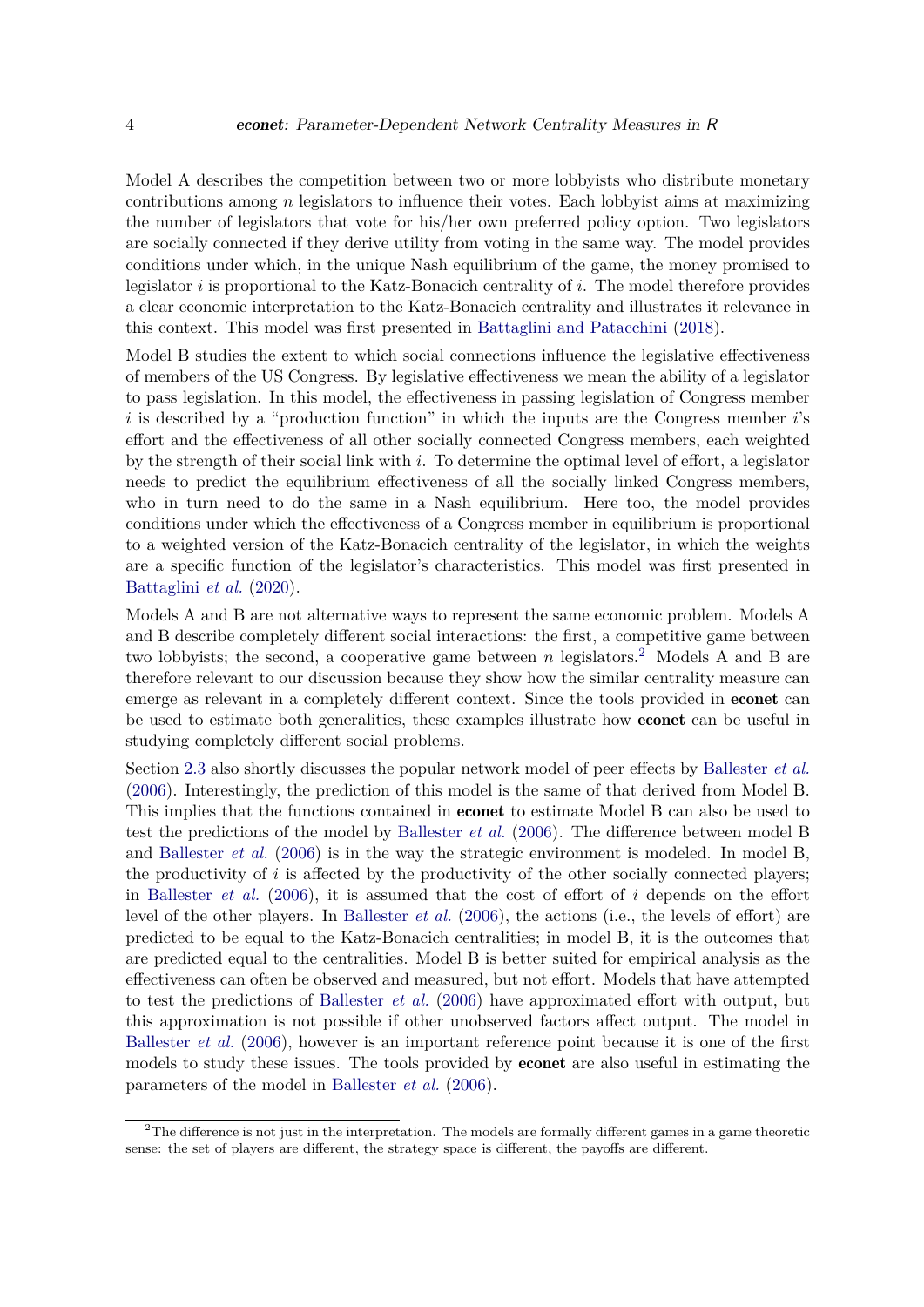# **2.1. Setup of model A**

[Battaglini and Patacchini](#page-26-0) [\(2018\)](#page-26-0), BP henceforth, consider a model in which a legislature with n members chooses between one of two alternatives: a new policy, denoted by *A*, and a status quo policy, denoted by  $B$ <sup>[3](#page-4-0)</sup>. Legislator *i*'s utility of voting for policy *p*, denoted by  $U^i(\mathbf{x}(p))$ , is:

<span id="page-4-1"></span>
$$
U^{i}(\mathbf{x}(p)) = \omega\left(s^{i}(p)\right) + \phi \sum_{j} g_{i,j} x_{j}(p) + \varepsilon_{p}^{i}
$$
\n(1)

The first term in Equation [1](#page-4-1) is the utility of the interest groups' contributions:  $s^i(p)$  is the contribution pledged in exchange for a vote for p, and  $\omega(s)$  is the utility that legislator *i*'s receives from a contribution *s*. The function  $\omega(\cdot)$  is increasing, concave and differentiable with  $\lim_{s\to 0} \omega'(s) = \infty$ ,  $\lim_{s\to\infty} \omega'(s) = 0$ . The second term in Equation [1](#page-4-1) describes the social interaction effects. The social network is described by a  $n \times n$  matrix *G* with generic element  $g_{i,j} > 0$ ,  $x_j(p)$  is an indicator function equal to one if legislator *j* chooses *p* and zero otherwise, and  $g_{i,j}$  measures the strength of the social influence of legislator *j* on legislator *i*. The final term in Equation [1](#page-4-1) represents other exogenous factors that may affect *i*'s preference for or aversion to voting for *p*. The terms are normalized so that  $\varepsilon_A^i = \varepsilon^i$ , where  $\varepsilon^i$  can be positive or negative, and  $\varepsilon_B^i$  is set at zero.<sup>[4](#page-4-2)</sup>

Two interest groups, also denoted *A* and *B*, attempt to influence the policy outcome. Interest group *A* is interested in persuading as many legislators as possible to chose policy *A*; interest group *B*, instead, is interested in persuading the legislators to choose policy *B*. Each interest group is endowed with a budget *W* and promises a contingent payment to each legislator that follows its recommendation. Specifically, interest group *A* promises a vector of payments  $\mathbf{s}_A = (s_A^1, \ldots, s_A^n)$  to the legislators, where  $s_A^i$  is the payment received by legislator *i* if he chooses *A*; similarly, interest group *B* promises a vector of payments  $\mathbf{s}_B = (s_B^1, \ldots, s_B^n)$  to the legislators, where  $s_B^i$  is the payment received by legislator *i* if he votes for *B*.

Legislator *i* is willing to vote for *A* if and only if  $E[V_B^i(x) - U_A^i(x)] \leq 0$ . It is assumed that the interest groups do not know with certainty the legislators' preferences, and so are unable to perfectly forecast how payments affect their voting behavior: so  $\varepsilon^i$  is assumed to be an independent, uniformly distributed variable with mean zero and density  $\Psi > 0$ , whose realization is observed only by *i*. Observing that the probability that legislator *i* votes for *A* is  $\varphi_i = \mathsf{E}(x_i(A))$ , we therefore have that *i* votes for *A* only if:

<span id="page-4-3"></span>
$$
\varepsilon^{i} \le \omega(s_A^i) - \omega(s_B^i) + \phi \sum_{j} g_{i,j} (2\varphi_j - 1), \qquad (2)
$$

From Equation [2,](#page-4-3) we have that in an interior solution in which all probabilities are in (0*,* 1), the legislators' probabilities of choosing  $A, \varphi = (\varphi_1, \ldots, \varphi_n)$ , are characterized by the non

<span id="page-4-0"></span><sup>3</sup>We present here a simplified version of the model in BP for brevity. We refer to the original paper for the more general version.

<span id="page-4-2"></span><sup>4</sup>Obviously, it is natural to assume that the legislators care about the outcome of the vote. This effect of their vote is proportional to the probability of being pivotal: that is, the case in which *A* and *B* votes are tied, or one of them is one vote below the other. The exact pivotal probabilities are computed and incorporated in the legislators' expected utilities in the analysis in BP. Here we omit these terms for simplicity, since in any case they are very small in an election with hundreds of voters.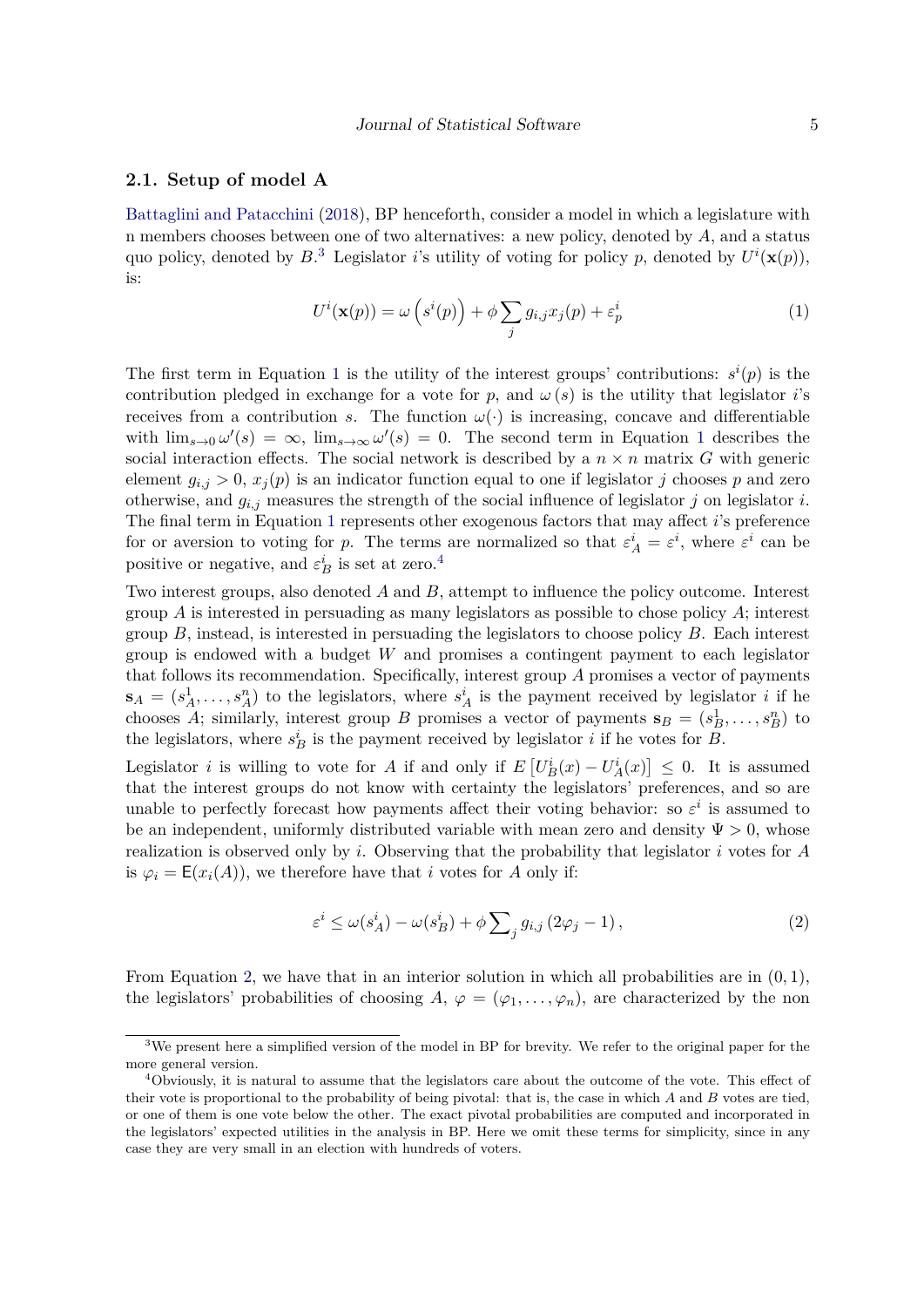linear system:

<span id="page-5-0"></span>
$$
\begin{pmatrix}\n\varphi_1 \\
\cdots \\
\varphi_n\n\end{pmatrix} = \begin{pmatrix}\n1/2 + \Psi\left(\omega(s_A^1) - \omega(s_B^1) + \phi \sum_j g_{1,j} (2\varphi_j - 1)\right) \\
\cdots \\
1/2 + \Psi\left(\omega(s_A^n) - \omega(s_B^n) + \phi \sum_j g_{n,j} (2\varphi_j - 1)\right)\n\end{pmatrix}
$$
\n(3)

that gives a unique vector of equilibrium probabilities  $\varphi(s) = {\varphi_1(s), \ldots, \varphi_n(s)}$ .

The game proceeds as follows. In stage 1, the lobbyists simultaneously commit to a vector of payments  $\mathbf{s}_A$  and  $\mathbf{s}_B$ , without observing  $\varepsilon_p^i$ . A strategy for interest group *l* is a probability distribution over the set of feasible transfers *S*, that is:

$$
S = \{ s : \sum_{i} s^{i} \leq W, \ s^{i} \geq 0 \ for \ i = 1, \dots, n \}.
$$

In stage 2, the Congress members see the vector of payments and the shocks  $\varepsilon_p^i$ s and optimally decide how to vote. The lobbyists therefore expect the Congress members to vote with probabilities  $\varphi(s) = {\varphi_1(s), \ldots, \varphi_n(s)}$  given by Equation [3.](#page-5-0)

A pair of strategies constitute a Nash equilibrium if they are mutually optimal: the strategy of interest group *A* maximizes the expected number of legislators who adopt *A* given  $\varphi$  and interest group *B*'s strategy; and the strategy of interest group *B* minimizes the expected number of legislators who adopt *A* given  $\varphi$  and interest group *A*'s strategy.

Interest group *A* solves:

<span id="page-5-1"></span>
$$
\max_{\mathbf{s}_A \in S} \left\{ \sum_i \left[ \varphi_i(\mathbf{s}_A, \mathbf{s}_B) \right] \right\} \tag{4}
$$

taking  $s_B$  as given. Interest group  $B$ 's problem is the mirror image of  $A$ 's problem, as it attempts to minimize the objective function of Equation [4](#page-5-1) taking **s***<sup>A</sup>* as given. The equilibrium solution must satisfy the first order condition:

<span id="page-5-2"></span>
$$
\sum_{j} \partial \varphi_j(\mathbf{s}_A, \mathbf{s}_B) / \partial s_l^i = \lambda_l \text{ and } \sum_{j=1}^n s_l^j = W \text{ for } i = 1, \dots, n, l = A, B
$$
 (5)

where  $\lambda_l$  is the Lagrangian multiplier associated with the budget constraints  $\sum_i s_l^i \leq W$  in interest group *l*'s problem. BP show that the problem of Equation [4](#page-5-1) is well behaved and fully characterized by Equation [5;](#page-5-2) in equilibrium, moreover, *A* and *B* have the same Lagrangian multipliers  $\lambda_A = \lambda_B = \lambda_*$ , so the first order condition is:

$$
D\varphi^\top\cdot 1=\lambda_*
$$

where  $D\varphi^{\top} = (\partial \varphi_1^* / \partial s_A^i, \dots, \partial \varphi_n^* / \partial s_A^i).$ 

To understand the relationship between lobbying and centralities we need to "unpack" the voting probabilities. Differentiating Equation [3](#page-5-0) and rearranging, we obtain:

<span id="page-5-3"></span>
$$
D\varphi = \Psi \left[ I - 2\Psi \phi \cdot \mathbf{G} \right]^{-1} D\omega \tag{6}
$$

where  $D\varphi$  and  $D\omega$  are the Jacobians of, respectively,  $\varphi$  and  $\omega$ . Using Equation [6,](#page-5-3) we can rewrite the first order condition for the optimality of the lobbyists as:

<span id="page-5-4"></span>
$$
D\varphi^{\top} \cdot 1 = \Psi \cdot D\omega^{\top} \cdot \left(I - \phi^* \cdot \mathbf{G}^{\top}\right)^{-1} \cdot 1 = \lambda_*
$$
  
\n
$$
\Rightarrow D\omega^{\top} \cdot \mathbf{b}\left(\phi^*, \mathbf{G}^{\top}\right) = \lambda_*/\Psi
$$
\n(7)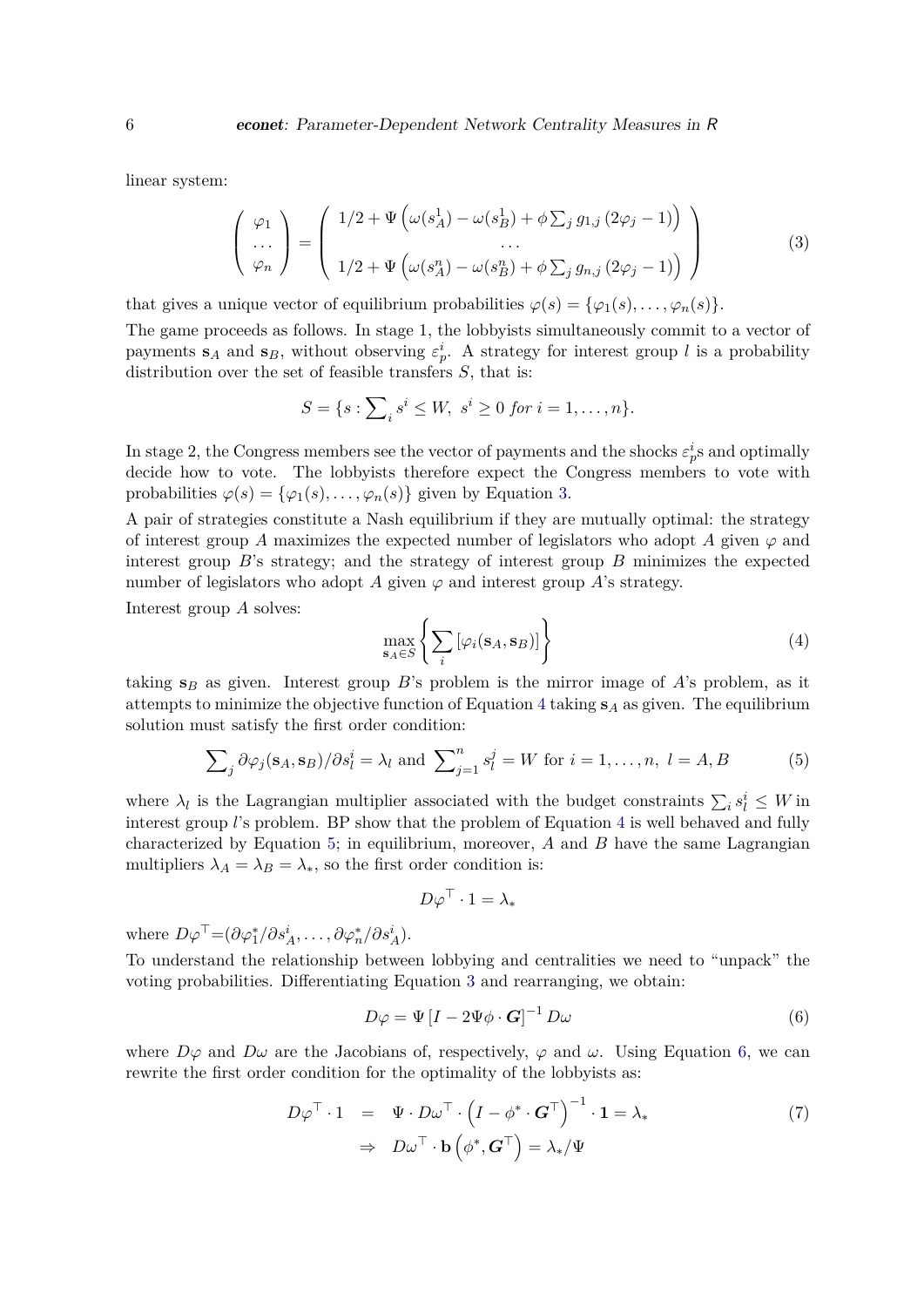where  $\phi^* = 2\Psi\phi$  and  $\mathbf{b}(\phi^*, \mathbf{G}^\top)$  is the vector of Bonacich centralities of the matrix  $\mathbf{G}^\top$  with parameter  $\phi^*$ . Note that  $D\omega$  is a vector of zeros except for its *i*-th element that is equal to  $\omega'(s^i_*)$ . We can therefore write our necessary and sufficient condition of Equation [7](#page-5-4) as:

<span id="page-6-0"></span>
$$
b_i\left(\phi^*,\mathbf{G}^{\top}\right)\cdot\omega'(s_*^i) = \lambda_* \text{ for } i = 1,\ldots,n
$$
 (8)

where, without loss in generality, we have incorporated the constant  $\Psi$  in the Lagrangian multiplier  $\lambda_*$ . The necessary and sufficient condition of Equation [8](#page-6-0) shows the determinants of the interest group's monetary allocation. The interest group chooses  $s^i_*$  equalizing the marginal cost of resources to its marginal benefit. The marginal cost is measured by the Lagrangian multiplier  $\lambda_*$  of Equation [4.](#page-5-1) The marginal benefit is measured by the increase in expected votes for *A*. Equation [8](#page-6-0) makes clear that, because of network effects, the direct benefit of making a transfer to *i* is magnified by a factor that is exactly equal to  $b_i\left(\phi^*, \mathbf{G}^\top\right)$ , the Bonacich centrality of *i* in  $G^{\top}$  with a constant  $\phi^*$ .

# **2.2. Setup of model B**

[Battaglini, Leone Sciabolazza, and Patacchini](#page-26-1) [\(2020\)](#page-26-1), BLP henceforth, consider a congress comprised of *n* legislators, where  $\mathcal{N} = \{1, \ldots, n\}$  is the set of legislators. Each legislator has a pet legislative project that she/he wants to implement. The goal of each legislator is to maximize her/his legislative effectiveness, measured by the probability of implementing the project. They assume that legislator *i*'s legislative effectiveness at the *r*-th congress  $y_{r,i}$ is a function of *i*'s characteristics, her/his effort and the legislative effectiveness of all the legislators that *i* has befriended. Specifically, the technology is assumed to be:

<span id="page-6-1"></span>
$$
\mathbf{y}_{\mathbf{r},i} = A_{r,i} + \varphi \sqrt{\sum_{j} g_{i,j} \mathbf{y}_{\mathbf{r},j}} \cdot l_i
$$
 (9)

Equation [9](#page-6-1) represents the "production function" for legislative effectiveness. The first term,  $A_{r,i}$ , is a fixed effect idiosyncratic to  $i$ <sup>[5](#page-6-2)</sup>. The second term, which is new in our model, captures the importance of social connections. The social network is described by a  $n \times n$  matrix  $\boldsymbol{G}$ with the generic element  $g_{i,j}$  that measures the strength of the social influence of legislator *j* on legislator *i*. The adjacency matrix can be as simple as tracking the connections among legislator *i* and *j*, for example,  $g_{ij} = 1$  if *i* is connected to  $j$  ( $j \neq i$ ) and  $g_{ij} = 0$  otherwise. We set  $g_{ii} = 0$ . The level of effort is  $l_i$ ; the cost of exerting a level of effort  $l_i$  is  $(l_i)^2/2$ .

A strategy for a legislator is described by a function  $l_i : \mathcal{T} \to [0,1]$ , mapping *i*'s type  $A_i$  to an effort level. It is assumed that when the floor opens for business, each legislator *i* chooses her/his own level of effort  $l_i$  simultaneously, taking as given the social network and her/his own expectations of the other legislators' effectiveness. Given the optimal reaction functions, the levels of effectiveness are endogenously determined by Equation  $9<sup>6</sup>$  $9<sup>6</sup>$  $9<sup>6</sup>$ 

<span id="page-6-2"></span><sup>5</sup>This term may include a variety of characteristics that have been highlighted in the existing literature as important for effectiveness: the legislator's seniority, gender and race (potentially in the presence of discrimination) and the legislator's position in the committee system and party hierarchy.

<span id="page-6-3"></span><sup>&</sup>lt;sup>6</sup>This approach is similar to that in general equilibrium theory in economics where consumers choose their optimal consumption taking prices as given: here legislators choose their levels of effort taking the other legislators' effectiveness as given. As in general equilibrium theory (where prices are endogenous since they need to clear markets), here the levels of effectiveness are endogenous since they must satisfy the externality Equation [9](#page-6-1) given the optimal effort levels.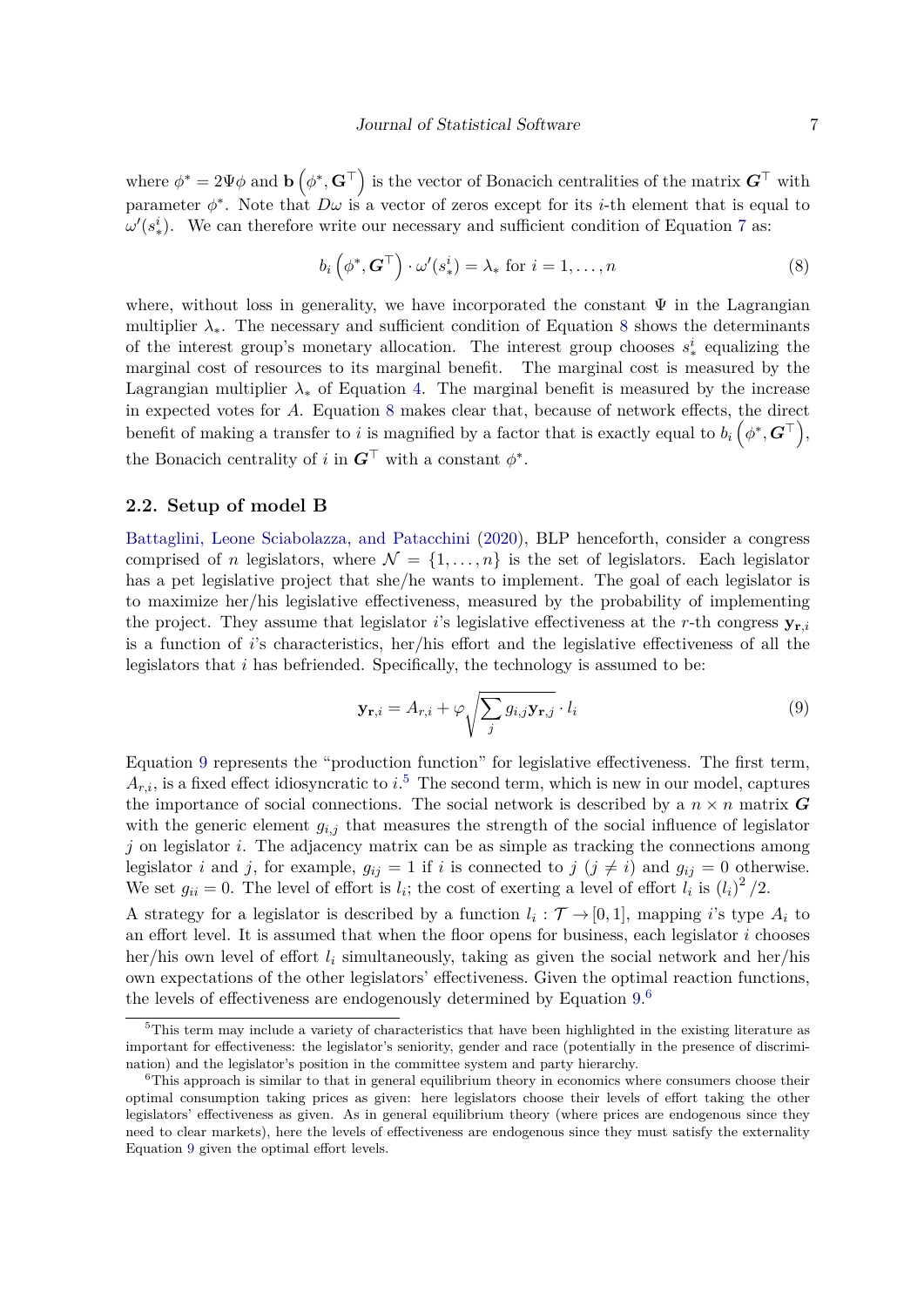The optimal level of effort  $l^i$  by a type  $i = 1, \ldots, n$  solves the problem:

$$
\max_{l_i} \left\{ A_i + \varphi \left( \sqrt{\sum_{j=1}^n g_{i,j} \mathbf{y}_{\mathbf{r},j}} \right) \cdot l_i - (l_i)^2 / 2 \right\},\,
$$

taking  $\mathbf{y}_r = (\mathbf{y}_{r,1}, \dots, \mathbf{y}_{r,n})$  as given. Substituting the solution to this maximization problem in condition of Equation [9,](#page-6-1) we obtain that the equilibrium levels of legislative efficiency for a type  $i = 1, ..., n$  are given by:  $y_{r,i} = A_{r,i} + \frac{\varphi^2}{2}$  $\frac{\rho^2}{2} \sum_{j=1}^n g_{i,j} \mathbf{y}_{\mathbf{r},j}$ . These equations can be expressed in matrix form as:

<span id="page-7-1"></span>
$$
\[I - \left(\varphi^2/2\right) \cdot \mathbf{G}\] \cdot \mathbf{y_r} = \mathbf{A_r} \tag{10}
$$

where  $\mathbf{y_r} = (\mathbf{y_{r,1}}(\mathbf{G}, \mathbf{A_r}), \dots, \mathbf{y_{r,n}}(\mathbf{G}, \mathbf{A_r}))'$  is the vector of legislative effectiveness  $\mathbf{y_{r,i}}(\mathbf{G}, \mathbf{A_r})$ solving Equation [10,](#page-7-1) and  $\mathbf{A}_r = (A_{r,1}, \ldots, A_{r,n})'$  is the vector of types' characteristics. The equilibrium levels of effectiveness are therefore uniquely defined as:

$$
(\mathbf{y}_{\mathbf{r},1}(\mathbf{G},\mathbf{A}_{\mathbf{r}}),\ldots,\mathbf{y}_{\mathbf{r},n}(\mathbf{G},\mathbf{A}_{\mathbf{r}}))'=\left[I-\left(\varphi^2/2\right)\cdot\mathbf{G}\right]^{-1}\mathbf{A}_{\mathbf{r}}.
$$

that is the weighted Katz-Bonacich centrality of legislator *i* in network *G* with discount factor  $\varphi^2/2$  and weights  $\mathbf{A}_r = (A_{r,1}, \ldots, A_{r,n})'$ . In the presence of social spillovers among connected legislators (i.e.,  $\varphi > 0$ ), however, the effectiveness of any legislator depends on the characteristics of all other legislators, with each legislator weighted using their distance in the network (the weights given by the rows of  $[I - (\varphi^2/2) \cdot G]^{-1}$ ). The standard model is nested as a special case of the more general model (with  $\varphi = 0$ ), and so we are able to test if social connections improve the fit of our estimates of **E**.

#### <span id="page-7-0"></span>**2.3. Alternative setup**

Alternative microfoundations are games with linear-quadratic utilities that capture linear externalities in agents' actions. A popular setup is a social network model of peer effects with conformity preferences. Let  $\mathbf{y}_{\mathbf{r},i}$  denote the legislator *i*'s legislative effectiveness at the *r*-th congress. Denote by  $\overline{\mathbf{y}}_{\mathbf{r},i}$  the average effort of individual *i*'s peers, given by:

$$
\overline{\mathbf{y}}_{\mathbf{r},i} = \frac{1}{\bar{g}_i} \sum_{j=1}^n g_{i,j} \mathbf{y}_{\mathbf{r},j},
$$

Each legislator *i* at the congress *r* selects an effort  $y_{r,i}$ , and obtains a payoff  $u_{r,i}(y_r)$  that depends on the effort profile **y<sup>r</sup>** in the following way:

<span id="page-7-2"></span>
$$
u_{r,i}(\mathbf{y_r}) = (a_{r,i} + \eta_r + \varepsilon_{r,i}) \mathbf{y_{r,i}} - \frac{1}{2} \mathbf{y_{r,i}^2} - \frac{d}{2} (\mathbf{y_{r,i}} - \overline{\mathbf{y_{r,i}}})^2
$$
(11)

where  $d > 0$ . The benefit part of this utility function is given by  $(a_{r,i} + \eta_r + \varepsilon_{r,i}) \mathbf{y}_{r,i}$ , while the cost is  $\frac{1}{2}\mathbf{y}_{\mathbf{r},i}^2$ ; both are increasing in own effort  $\mathbf{y}_{\mathbf{r},i}$ . In this part,  $a_{r,i}$  denotes the agent's exante idiosyncratic heterogeneity, which is assumed to be deterministic, perfectly observable by all individuals in the network and corresponds to the observable characteristics of individual  $i$  and to the observable average characteristics of individual  $i$ 's peers. To be more precise,  $a_{r,i}$ can be written as:

$$
a_{r,i} = \sum_{m=1}^{M} \beta_m x_{r,i}^m + \frac{1}{\bar{g}_i} \sum_{m=1}^{M} \sum_{j=1}^{n} \theta_m g_{ij} x_{r,i}^m
$$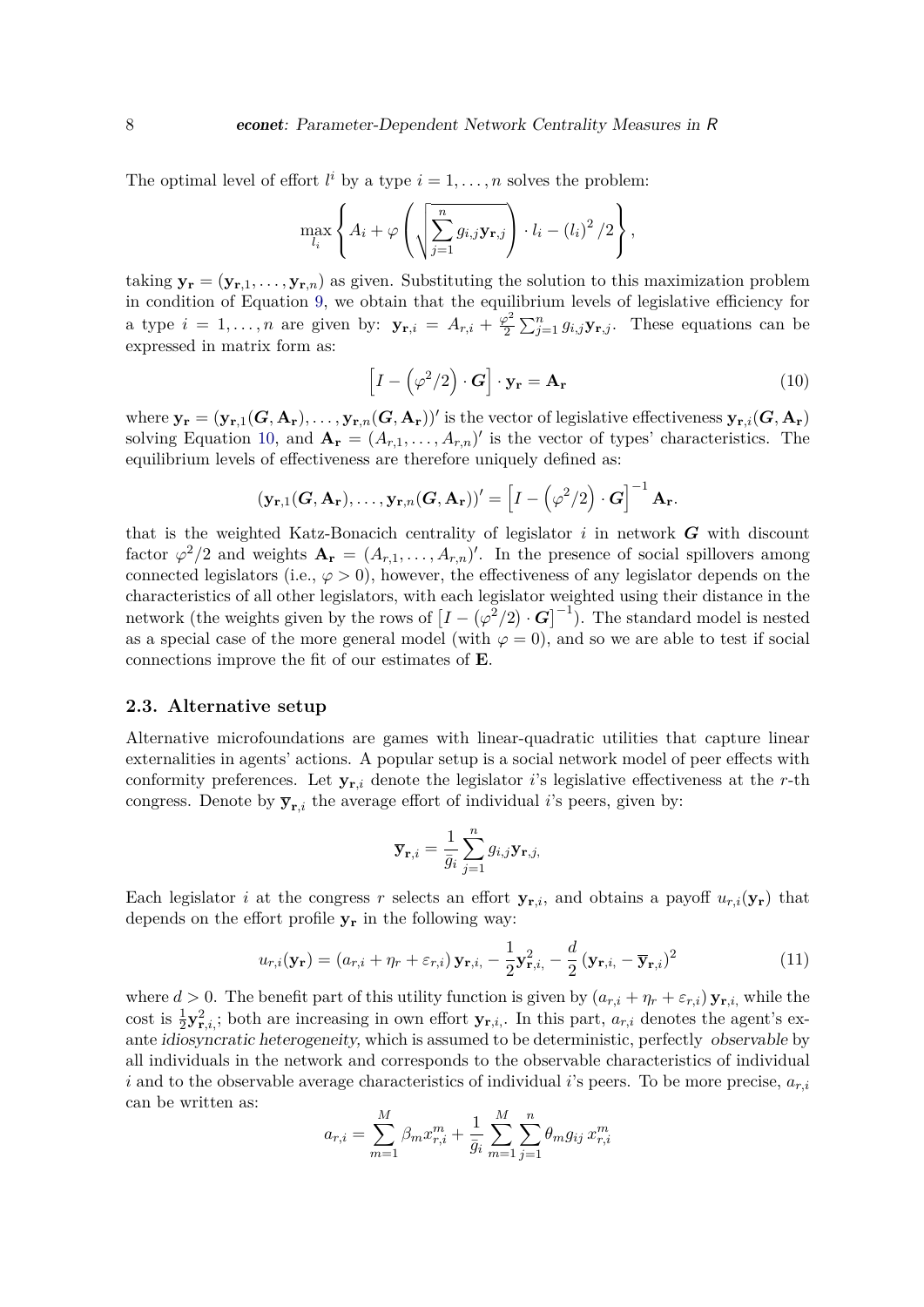where  $x_{r,i}^m$  is a set of *M* variables accounting for observable differences in individual characteristics of individual *i*, and  $\beta_m$ ,  $\theta_m$  are parameters. In the utility function of Equation [11\)](#page-7-2)  $\eta_r$  denotes the unobservable network characteristics and  $\varepsilon_{r,i}$  is an error term, meaning that there is some uncertainty in the benefit part of the utility function. Both  $\eta_r$  and  $\varepsilon_{r,i}$  are observed by the individuals but not by the researcher. The second part of the utility function *d*  $\frac{d}{2}(\mathbf{y}_{\mathbf{r},i} - \overline{\mathbf{y}}_{\mathbf{r},i})^2$  reflects the influence of peers' behavior on own behavior. It is such that each individual wants to minimize the *social distance* between herself and her reference group, where *d* is the parameter describing the *taste for conformity*. Here, the individual loses utility  $\frac{d}{2}(\mathbf{y}_{\mathbf{r},i}, -\overline{\mathbf{y}}_{\mathbf{r},i})^2$  from failing to conform to others. This is the standard way economists have been modeling conformity (see, among others, [Akerlof](#page-25-4) [1980,](#page-25-4) [Bernheim](#page-26-10) [1994,](#page-26-10) [Kandel and](#page-27-5) [Lazear](#page-27-5) [1992,](#page-27-5) [Akerlof](#page-25-5) [1997,](#page-25-5) [Fershtman and Weiss](#page-27-6) [1998,](#page-27-6) [Patacchini and Zenou](#page-28-10) [2012,](#page-28-10) [Patac](#page-28-11)[chini, Rainone, and Zenou](#page-28-11) [2012\)](#page-28-11).<sup>[7](#page-8-1)</sup> The social norm  $\bar{y}_{r,i}$  can be interpreted as peers' social status. Observe that the social norm here captures the differences between individuals due to network effects. It means that individuals have different types of friends and thus different reference groups  $\bar{\mathbf{y}}_{r,i}$ . As a result, the social norm each individual *i* faces is endogenous and depends on her location in the network as well as the structure of the network.

In this game where agents choose their effort level  $y_{i,k} \geq 0$  simultaneously, there exists an unique Nash equilibrium (see, e.g., [Patacchini and Zenou](#page-28-10) [\(2012\)](#page-28-10) given by:

$$
\mathbf{y}_{\mathbf{r},i,}^{*} = \phi \frac{1}{\bar{g}_i} \sum_{j=1}^{n_k} g_{ij} \mathbf{y}_{\mathbf{r},j,}^{*} + (1 - \phi) (a_{r,i} + \eta_r + \varepsilon_{r,i})
$$

where  $\phi = d/(1+d)$ . The optimal effort level depends on the individual ex ante heterogeneity  $(a_{r,i})$ , on the unobserved network characteristics  $(\eta_r)$  and it is increasing with the average effort of the reference group.

# **3. Network models of peer effects**

<span id="page-8-0"></span>Following the notation defined in the previous section, for each network  $r$  with adjacency matrix  $G = [g_{ij}]$ , the *k*-th power of *G* given by  $G^k = G^{(k \text{times})}$  *G* keeps track of direct and indirect connections in *r*. More precisely, the  $(i, j)$ -th cell of  $G<sup>k</sup>$  gives the number of paths of length *k* in *r* between *i* and *j*. In particular,  $G^0 = I$ .

**Definition 1** [\(Katz](#page-27-0) [1953;](#page-27-0) [Bonacich](#page-26-4) [1987\)](#page-26-4). *Given a vector*  $u \in \mathbb{R}_+^n$ , and  $\phi \geq 0$  *a small enough scalar, the vector of Katz-Bonacich centralities of parameter*  $\phi$  *in network*  $g$  *is defined as:* 

<span id="page-8-3"></span>
$$
\boldsymbol{b}(g,\phi) = (\boldsymbol{I} - \phi \boldsymbol{G})^{-1} \boldsymbol{u} = \sum_{p=0}^{\infty} \phi^p \boldsymbol{G}^p \boldsymbol{u}.
$$
 (12)

The reduced form of the first order necessary and sufficient condition for optimality in the behavioral model A developed by BP (see Equation [8\)](#page-6-0), can be written as:

<span id="page-8-2"></span>
$$
\mathbf{y_r} = \alpha \cdot (\mathbf{I} - \phi \mathbf{G})^{-1} + X_r^\top \beta + \epsilon_r,\tag{13}
$$

<span id="page-8-1"></span><sup>7</sup>[Ballester](#page-26-2) *et al.* [\(2006\)](#page-26-2) and [Calvó-Armengol, Patacchini, and Zenou](#page-26-11) [\(2009\)](#page-26-11) present similar microfoundations for peer effects where agents' behavior depends on the aggregate (rather than average) behavior of peers.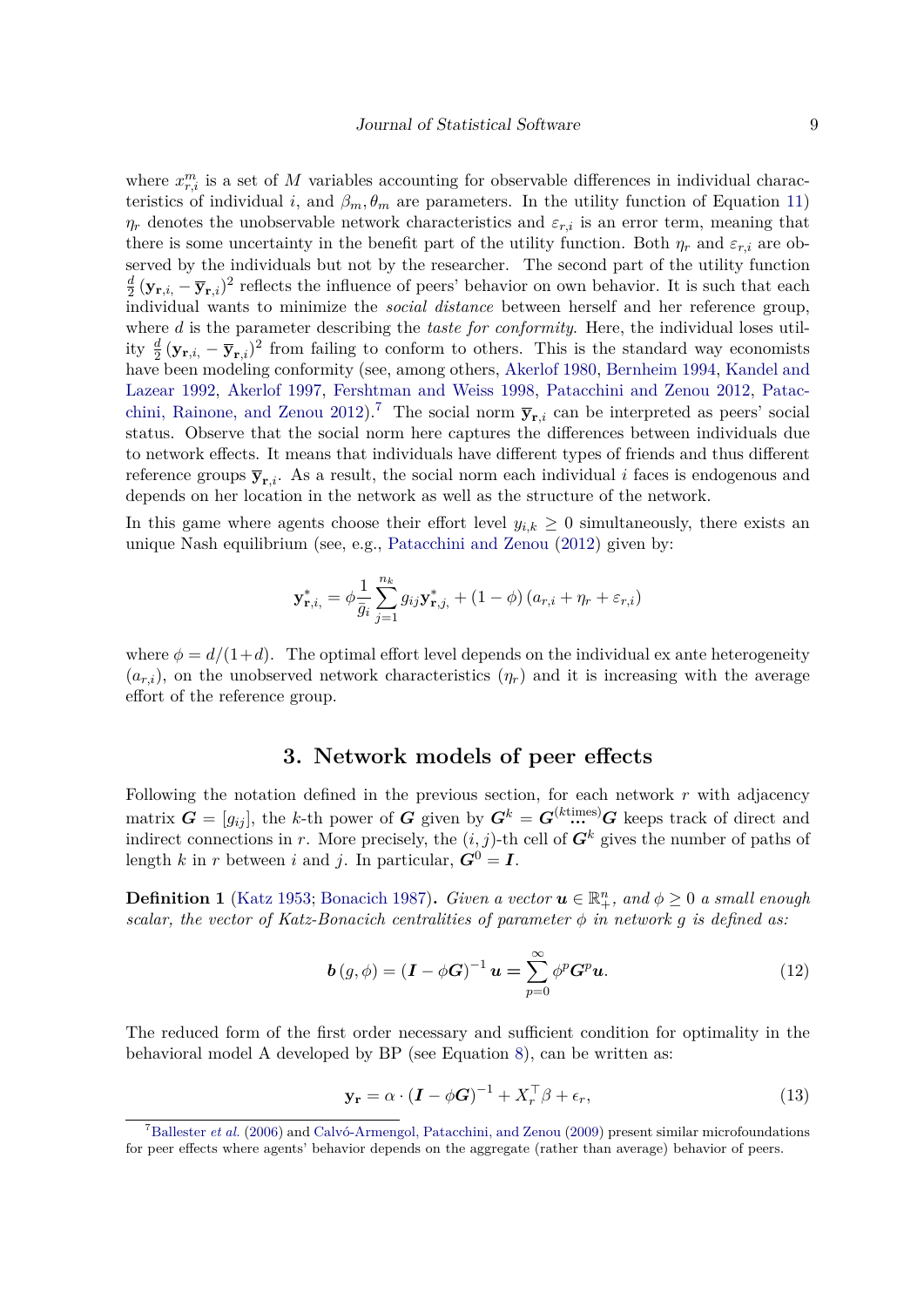where  $y_r$  is the vector of outcomes for the *n* agents in network  $r$ <sup>[8](#page-9-0)</sup>,  $X_r$  is a matrix collecting the characteristics of the agents and  $\epsilon_r$  is a random error term. The coefficients  $\alpha$ ,  $\phi$  and  $\beta$ are the parameters to estimate. Model [13](#page-8-2) can be written as

$$
\mathbf{y}_r = \alpha \cdot \mathbf{b}_1 \left( g, \phi \right) + X_r^\top \beta + \epsilon_r,
$$

where  $\mathbf{b}_1(g, \phi) = \mathbf{b}(g, \phi)$  from Equation [12](#page-8-3) when  $\mathbf{u} = 1$ .

For a sample with  $\bar{r}$  networks, one can stack up the data by defining  $y = (\mathbf{y}_1^\top, \dots, \mathbf{y}_{\bar{r}}^\top)^\top, \epsilon =$  $(\boldsymbol{\epsilon}_1^\top,\cdots,\boldsymbol{\epsilon}_\bar{r})^\top,\mathbf{b}(\phi)=\left(\boldsymbol{b}\left(g,\phi\right)^\top,\ldots,\boldsymbol{b}\left(g,\phi\right)^\top\right)^\top\!, X=(\boldsymbol{X}_1^\top,\ldots,\boldsymbol{X}_\bar{r}^\top)\text{ and }G=\text{diag}\{\boldsymbol{G}_r\}_{r=1}^{\bar{r}}.$ Observe that the generic matrix  $G_r$  has dimension  $n_r \times n_r$ , and *G* has dimension  $n \times n$ , with  $n = \sum_{r=1}^{\bar{r}} n_r$ . For the entire sample, the model is:

<span id="page-9-1"></span>
$$
y = \alpha \cdot \mathbf{b}(\phi) + X\beta + \epsilon \tag{14}
$$

We extend Model [14](#page-9-1) by accounting for heterogeneity in network spillovers. Specifically, Model [14](#page-9-1) becomes:

<span id="page-9-5"></span>
$$
y = \alpha [I - G(\phi I + \gamma \Lambda)]^{-1} 1 + X\beta + \epsilon
$$
\n(15)

where  $\Lambda = I \otimes z$  is a matrix with the values in the vector *z* on the diagonal, and all other values are 0. Matrix *I* has dimension  $n \times n$  and the vector *z* has dimension has dimension  $1 \times n$ . The vector *z* represents a given characteristic of the agents. Consistently, the term  $\gamma$  allows for the possibility that agents with different characteristics may be more or less susceptible to social spillovers.

The reduced form of the first order necessary and sufficient condition for optimality in the behavioral model developed by BLP (see Equation [10\)](#page-7-1), is:

$$
\mathbf{y}_r = (I - \phi G)^{-1} (\alpha + X_r^\top \beta) + \epsilon_r
$$

which can be rewritten as:

<span id="page-9-2"></span>
$$
\mathbf{y}_r = \mathbf{b}_2(g, \phi) + \epsilon_r \tag{16}
$$

where  $\mathbf{b}_2(g,\phi) = \mathbf{b}(g,\phi)$  from Equation [12](#page-8-3) when  $\mathbf{u} = (\alpha + \mathbf{X}_r^{\top}\beta)$ . Equation [16](#page-9-2) shows that, in this case as well, the optimal behavior is proportional to a centrality measure within the Family [12.](#page-8-3) When we consider the case where the parameter  $\phi$  associated with network externalities is not constant across agents, Model [16](#page-9-2) in matrix formulation becomes:

<span id="page-9-3"></span>
$$
y = (I - \theta \Lambda G)^{-1} (\alpha + X\beta) + \epsilon \tag{17}
$$

<span id="page-9-4"></span>
$$
y = (I - \eta G \Lambda)^{-1} (\alpha + X\beta) + \epsilon
$$
\n(18)

In Equations [17](#page-9-3) and [18,](#page-9-4)  $\Lambda$  is an identity matrix with dimension  $n \times n$ . In Equation [17,](#page-9-3)  $\theta = \theta_0 + \theta_1 z$ , where  $\theta_0$  is a rescaling factor, and  $\theta_1$  quantifies the interaction between the adjacency matrix *G* and the vector *z*. Consequently,  $\theta_1$  measures the extent to which the peers of an agent with a given characteristic are susceptible to her/his influence. Similarly,

<span id="page-9-0"></span><sup>8</sup> In the context investigated by BLP, **y** is the amount of money received by legislators from interest groups in support for their electoral campaign. Observe that model A can be applied to the study of peer effects in other contexts where the behavior of the agents under study is consistent with the theory underlying this model. The same reasoning applies for model B. The interested readers is referred to the recent reviews by [An](#page-25-0) [\(2011,](#page-25-0) [2015a\)](#page-25-1); [Jackson](#page-27-1) *et al.* [\(2017\)](#page-27-1); [Hsieh](#page-27-2) *et al.* [\(2020\)](#page-27-2); [Zenou](#page-29-0) [\(2016\)](#page-29-0) for a comprehensive review of the many empirical applications of network models of peer effects.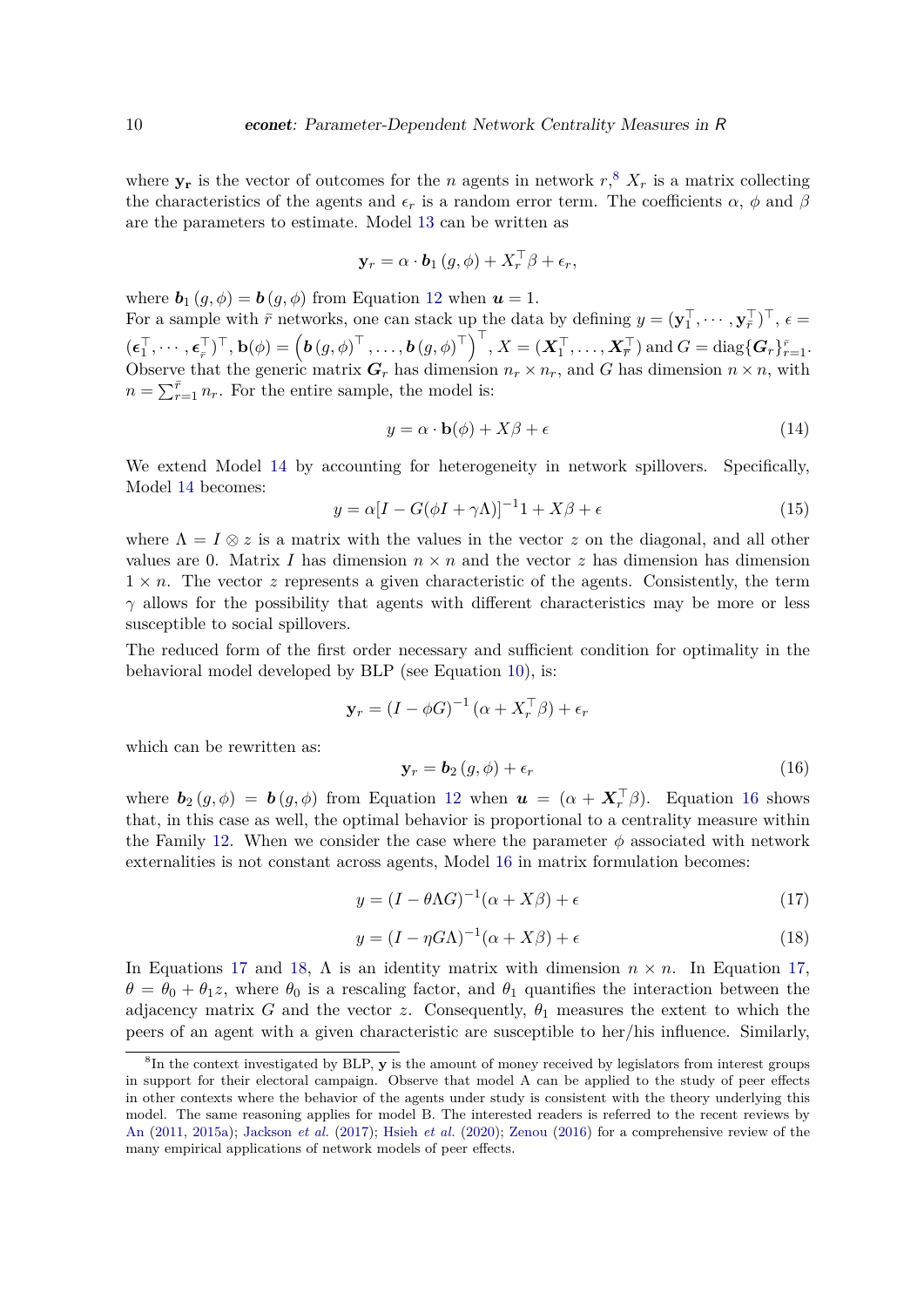in Equation [18,](#page-9-4)  $\eta = \eta_0 + \eta_1 z$ , where  $\eta_0$  is a rescaling factor, and  $\eta_1$  measures the extent to which an agent with a given characteristic  $z$  is more susceptible to the influence of her/his peers.[9](#page-10-0)

In addition, BLP also consider the possibility of heterogeneous links (rather than nodes). We consider the case in which agents belong to two different groups and interactions are different between and within groups. To allow for group effects, one can reorder the matrix *G* so that the first  $n_1$  columns refer to agents in the first group, and the other  $n_2 = n - n_1$  columns refer to agents in the second group. The matrix *G* can now be divided into four submatrices. The submatrices in the main diagonal (of dimensions  $n_1 \cdot n_1$  and  $n_2 \cdot n_2$ ) collect the interactions within groups, whereas the remaining two submatrices (of dimensions  $n_1 \cdot n_2$  and  $n_2 \cdot n_1$ ) collect interactions between groups. *G* can thus be decomposed in two  $n \cdot n$  matrices  $G_{wit}$  and  $G_{btw}$ , with  $G = G_{wit} + G_{btw}$ .  $G_{wit}$  is a matrix that has the same top left and bottom right components as *G* and it is zero otherwise, and *Gbtw* is a matrix that has the same bottom left and top right components as *G* and it is zero otherwise. As a result, Model [16](#page-9-2) becomes

<span id="page-10-1"></span>
$$
y = (I - \phi_1 G_{wit} - \phi_2 G_{btw})^{-1} (\alpha + X\beta) + \epsilon
$$
\n(19)

where *ϕ*<sup>1</sup> captures within-group spillovers, and *ϕ*<sup>2</sup> between-group spillovers. The taxonomy of models outlined above shows that centrality measures should be calculated according to the most appropriate behavioral model describing the agents' behaviors and the requested level of heterogeneity of agents and network links. In BP and BLP we bring these theories to the data and find support for their predictions in different contexts.

### <span id="page-10-3"></span>**3.1. Estimation**

Models [14](#page-9-1) and [16](#page-9-2) cannot be estimated by a simple OLS regression in which **y** represents the dependent variables and **b**( $\phi$ ) and *X* are the independent variables because **b**( $\phi$ ) is a nonlinear function of a parameter to be estimated, *ϕ*. We can, however, obtain estimates for *α*, *ϕ* and *β* using NLLS or ML.

The NLLS requests solving the nonlinear least-squares problem for Equation [14](#page-9-1) and [16.](#page-9-2) This task is performed by econet using the Levenberg-Marquardt algorithm implemented by [Box,](#page-26-12) [Davies, and Swann](#page-26-12) [\(1969\)](#page-26-12) in the R package **minpack.lm** developed by [Elzhov, Mullen, Spiess,](#page-26-13) [and Bolker](#page-26-13) [\(2022\)](#page-26-13). The details of how the NLLS works in practice can be found in [More](#page-28-12) [\(1978\)](#page-28-12).

The ML estimation requests ML functions that can be derived as follows, by assuming  $\varepsilon \sim$  $N(0, \sigma^2 I)$ . For Equation [14,](#page-9-1) assume  $\varepsilon \sim N(0, \sigma^2 I)$ , the log likelihood function is

$$
\ln(L) = -\frac{n}{2}\ln(2\pi) - \frac{1}{2}\ln\sigma^{2} - \frac{1}{2}\left[y - (I - \phi G)^{-1} - X\beta\right]'\left[y - (I - \phi G)^{-1} - X\beta\right]/\sigma^{2}
$$

where *n* is the total sample size. Equation [15](#page-9-5) will have the same form as Equation [14,](#page-9-1) except substituting  $\phi G$  with  $G(\phi I + \gamma \Lambda)$ .

In a similar fashion, we consider the following maximum likelihood functions for Equation [16,](#page-9-2) [17,](#page-9-3) [18](#page-9-4) and [19.](#page-10-1) For Equation [16,](#page-9-2) the log likelihood function corresponding to Equation [20](#page-10-2) is:

<span id="page-10-2"></span>
$$
y = \frac{n}{2} \ln (2\pi) - \frac{1}{2} \ln |\Omega| - \frac{1}{2} \left[ y - (I - \phi G)^{-1} X \beta \right]' \Omega^{-1} \left[ y - (I - \phi G)^{-1} X \beta \right]
$$
(20)

<span id="page-10-0"></span><sup>&</sup>lt;sup>9</sup>For additional details on these models see the online appendix of the paper by [Battaglini](#page-26-1) *et al.* [\(2020\)](#page-26-1).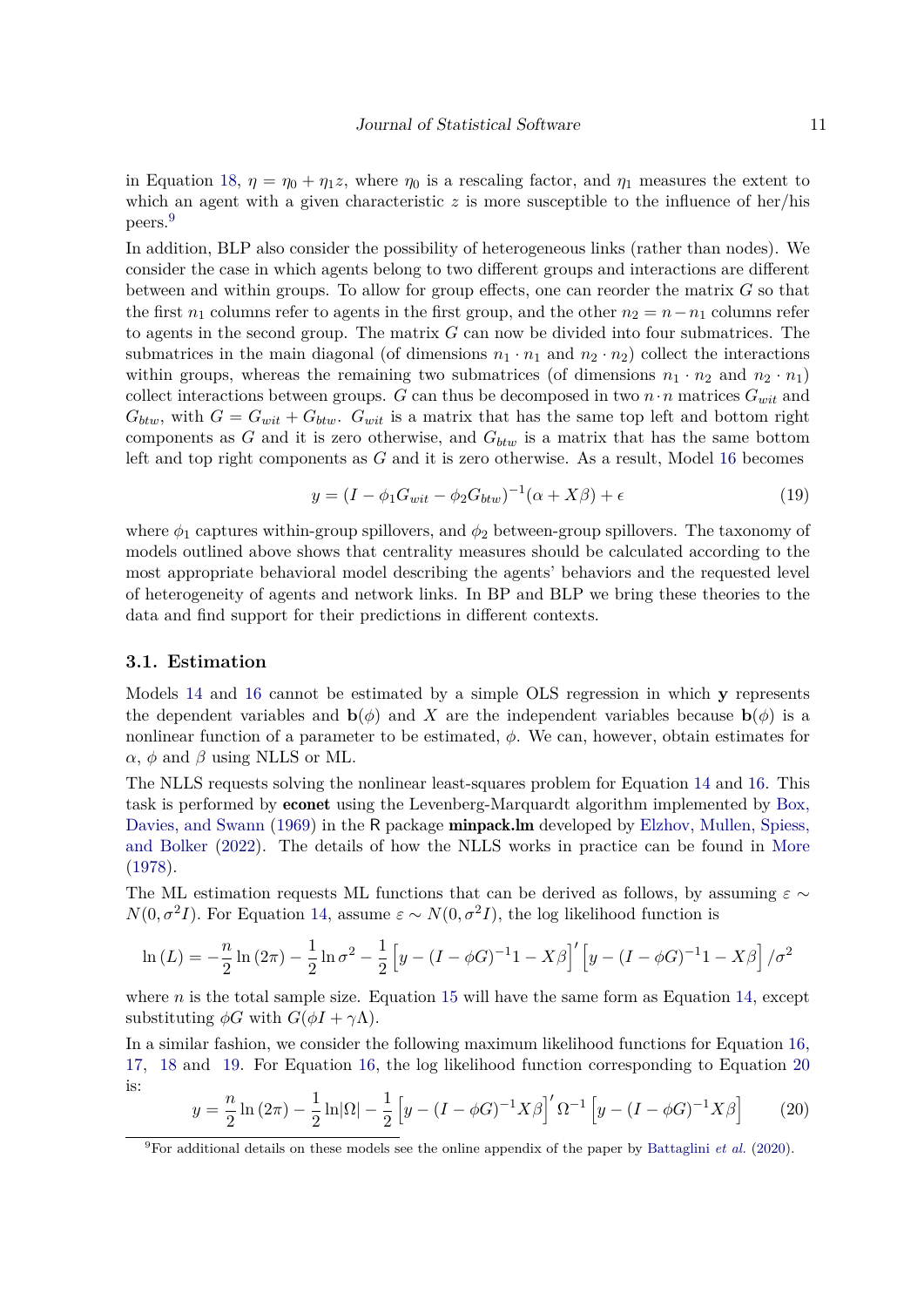where  $\Omega = \sigma^2 (I - \phi G)^{-1} (I - \phi G')^{-1}$ . Equation [17,](#page-9-3) [18](#page-9-4) and [19](#page-10-1) have the same likelihood function as above except substituting *ϕG* with *θ*Λ*G* or *ηG*Λ or *ϕ*1*Gwit* − *ϕ*2*Gbtw*. When the network is sparse, isolates (i.e., individuals with no neighbors) will exist.In this case, we can modify the likelihood function to expedite the process. Rewrite

$$
G = \left(\begin{array}{cc} G_{n_1 \times n_2}^c & \mathbf{0}_{n_1 \times n_2} \\ \mathbf{0}_{n_2 \times n_1} & \mathbf{0}_{n_2 \times n_1} \end{array}\right)
$$

where  $n_1$  is the size of all connected individuals and  $n_2$  is the sizes of isolates.

$$
(I - \phi G)^{-1} = \begin{pmatrix} (I - \phi G_{n_1 \times n_2}^c)^{-1} & \mathbf{0}_{n_1 \times n_2} \\ \mathbf{0}_{n_2 \times n_1} & I_{n_2 \times n_1} \end{pmatrix}
$$

Define  $y = (y^{c'}, y^{u'})'$  and  $X = (X^{c'}, X^{u'})'$ . The likelihood function (Equation [20\)](#page-10-2) can be transformed into:

<span id="page-11-1"></span>
$$
y = \frac{n_1}{2} \ln(2\pi) - \frac{1}{2} \ln|\Omega_1| - \frac{1}{2} \left[ y^c - (I - \phi G^c)^{-1} X^c \beta \right]' \Omega_1^{-1} \left[ y^c - (I - \phi G^c)^{-1} X^c \beta \right] +
$$
  

$$
\frac{n_2}{2} \ln(2\pi) - \frac{n_2}{2} \sigma^2 - \frac{1}{2} \left[ y^u - X^u \beta \right]' \left[ y^u - X^u \beta \right]
$$
 (21)

Where  $\Omega_1 = \sigma^2 (I - \phi G^c)^{-1} (I - \phi G^c)^{-1}$ .

Our package allows the adjacency matrix to be used as a direct input. This setting simplifies the data processing procedure compared with other R packages like spdep when dealing with social network data. Packages like spdep are designed for spatial data. In this environment, the network data is required to be imported as neighbor pairs. However, social network data differs from spatial data since isolates may exists (nodes that have no connection with all other nodes). Networks containing isolates are not compatible with the data structure for packages like spdep.

Our package not only provides a way to get around this problem but also proposes an efficient algorithm when including those isolates. Instead of inverting the entire adjacency matrix, we show in the algebra above that one only needs to invert the adjacency matrix for connected nodes. The likelihood function can be written as a sum of the spatial auto-regressive (SAR) likelihood function for connected nodes and a standard linear likelihood function of isolates (see Equation [21\)](#page-11-1).

# **4. Addressing network endogeneity**

<span id="page-11-0"></span>In many real-world contexts, the network topology is the result of the choices of the agents as much as their behavior over the observed topologies. As a result, the data structure can be endogenous, and inference neglecting this issue would be invalid. The simplest way to tackle the problem is to model network formation using a homophily model (see e.g., [Fafchamps and](#page-27-7) [Gubert](#page-27-7) [2007;](#page-27-7) [Mayer and Puller](#page-28-13) [2008;](#page-28-13) [Lai and Reiter](#page-27-8) [2017;](#page-27-8) [Apicella, Marlowe, Fowler, and](#page-25-6) [Christakis](#page-25-6) [2012;](#page-25-6) [Attanasio, Barr, Cardenas, Genicot, and Meghir](#page-26-14) [2012\)](#page-26-14) where the existence of a link between *i* and *j*,  $g_{i,j}$ , is explained by the distance between *i* and *j* in terms of characteristics, according to the model

<span id="page-11-2"></span>
$$
g_{i,j} = \delta_o + \sum_{l} \delta_{l+1} |x_i^l - x_j^l| + u_{i,j}
$$
\n(22)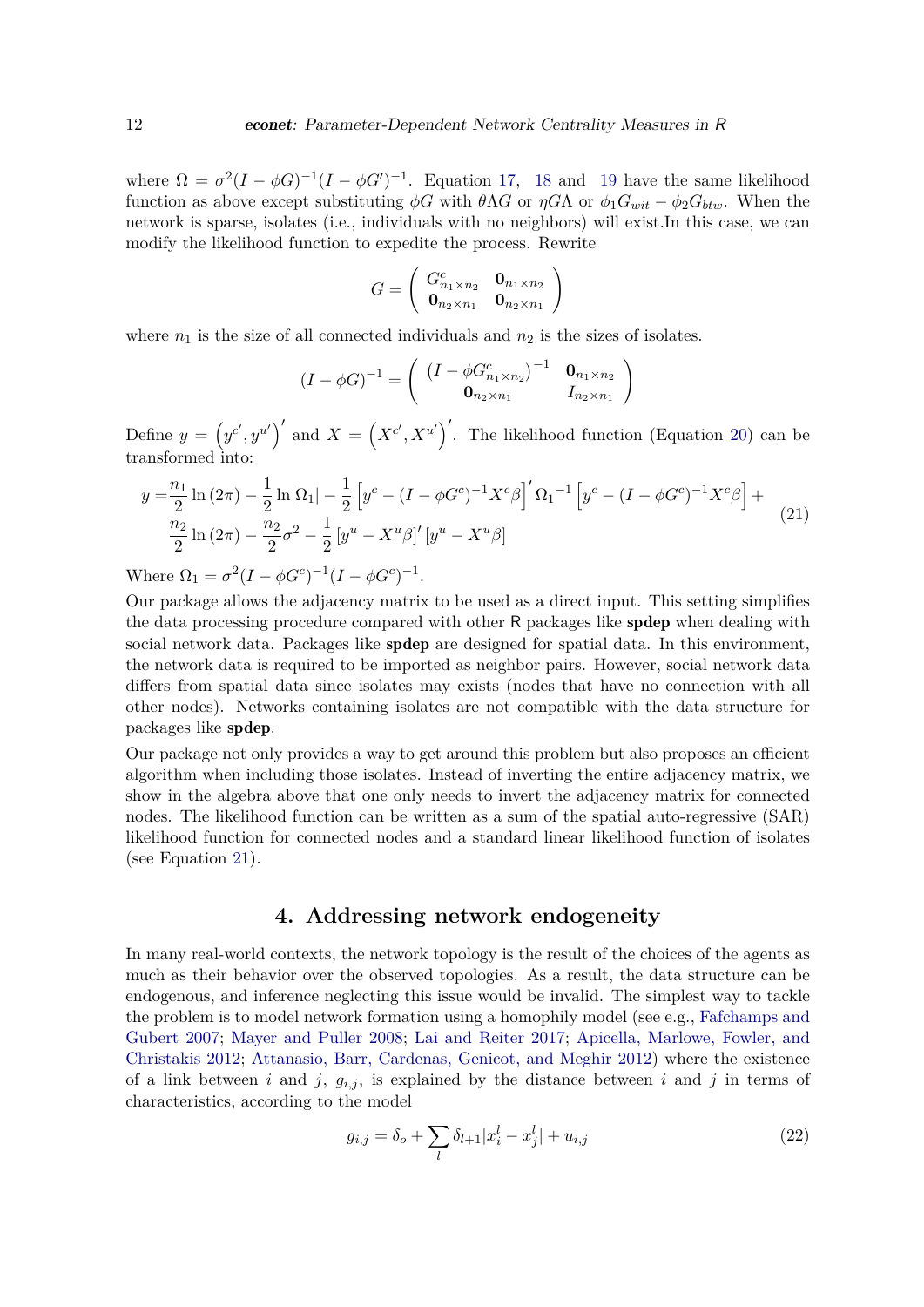where  $x_i^l$  for  $l = 1, ..., L$  are *i*'s characteristics. As standard in the literature on dyadic link formation, the main assumption underlying Model [22](#page-11-2) is dyadic independence, i.e., the assumption that each agent's choices are not influenced by others' decisions, and therefore each link in the network occurs with the same probability.<sup>[10](#page-12-0)</sup>

[Fafchamps, Leij, and Goyal](#page-27-9) [\(2010\)](#page-27-9) and [Graham](#page-27-10) [\(2015\)](#page-27-10) suggest a variation of this model where this assumption can be tested. They suggest to include in the model the length of the shortest distance between *i* and *j* [\(Fafchamps](#page-27-9) *et al.* [2010\)](#page-27-9), or the number of shared friends between *i* and *j* [\(Graham](#page-27-10) [2015\)](#page-27-10).

Let us denote this additional variable,  $\kappa_{i,j}$ :

<span id="page-12-4"></span>
$$
g_{i,j} = \delta_o + \delta_2 \kappa_{i,j} + \sum_l \delta_{l+w} |x_i^l - x_j^l| + u_{i,j}
$$
 (23)

A statistically significant estimate of the parameter  $\delta_2$  would suggest that the presence of a link depends on the presence of links at path lengths higher than 2 (or on the number of shared friends), thus indicating a violation of the hypothesis of dyadic independence.

A different variation of Model [22](#page-11-2) is proposed by [Graham](#page-27-11) [\(2016\)](#page-27-11). The model in [Graham](#page-27-11) [\(2016\)](#page-27-11) accounts for agents' unobserved heterogeneity by adding fixed effects for agents *i* and *j*:

<span id="page-12-3"></span>
$$
g_{i,j} = \delta_o + \delta_1 \omega_{i,j} + \sum_l \delta_{l+1} |x_i^l - x_j^l| + \iota_i + \iota_j + u_{i,j}, \tag{24}
$$

These models of network formation can help mitigate concerns about network endogeneity in linear models of peer effects, such as Models [14](#page-9-1) and [16,](#page-9-2) in one of two ways: i) they can be used to predict network connections on the basis of exogenous agents' characteristics and then use the predicted network topology as an instrument for the actual network structure, or ii) they can be used as a first step selection equation to derive a correction for network endogeneity à la Heckman.<sup>[11](#page-12-1)</sup>

BLP follow approach ii. Under the assumption that  $\varepsilon_r = (\varepsilon_{r,1}, \ldots, \varepsilon_{r,n})'$  and  $\{(u_{i,j,r})\}_{i,j}$  are jointly normal with  $\mathsf{E}(\epsilon_{i,r}^2) = \sigma_{\epsilon}^2$ ,  $\mathsf{E}(\epsilon_{i,r}u_{i,j,r}) = \sigma_{\epsilon u}$  for all  $i \neq j$ ,  $\mathsf{E}(u_{i,j,r}u_{ik,r}) = \sigma_u^2$   $\forall j = k$ , and  $\mathsf{E}(u_{i,j,r}u_{i,k,r})=0$   $\forall j \neq k$ , the expected value of the error term conditional on the link formation is  $\mathsf{E}(\epsilon_{i,r} | \{u_{i,j,r}\}_{j\neq i}) = \psi \cdot \sum_{j\neq i} u_{i,j,r}$ , where  $\psi = \sigma_{\epsilon u}/\sigma_u^2$ . It follows that Model [16](#page-9-2) can be written as:

<span id="page-12-2"></span>
$$
\mathbf{y}_r = \left[I - \phi \mathbf{G}\right]^{-1} \cdot \left[\alpha \cdot \mathbf{1} + \mathbf{X}_r \beta + \psi \xi_r + \varepsilon_r\right] \tag{25}
$$

where  $\xi_{i,r} = \sum_{j \neq i} u_{i,j,r}$  with  $\xi_r = (\xi_{i,r}, \ldots, \xi_{n,r})'$ . The term  $\psi \xi_r$  now captures the selection bias. The model can then be estimated with NLLS (see Section [3\)](#page-8-0). Under these assumptions, approach i) and approach ii) should produce similar results since both deliver consistent estimators.

Under approach i), however, inference is complicated because the selectivity term  $\xi$  is a generated regressor from a previous estimation and no closed form solution is available for the NLLS standard errors estimates in a network context. For this reason, BLP use bootstrapped standard errors. Because of the inherent structural dependency of network data, the design of the resampling scheme for this bootstrap procedure needs special consideration. The residual

<span id="page-12-0"></span><sup>&</sup>lt;sup>10</sup>This approach can be extended to dyadic dependence using latent space models or exponential random graph models (see [An](#page-25-0) [2011,](#page-25-0) for a discussion).

<span id="page-12-1"></span> $11$ See [Heckman](#page-27-3) [\(1979\)](#page-27-3), who first proposed this technique. For different applications of the Heckman approach in spatial statistics and for network models see [Johnnson and Moon](#page-27-12) [\(2021\)](#page-27-12); [Qu and Lee](#page-28-14) [\(2015\)](#page-28-14).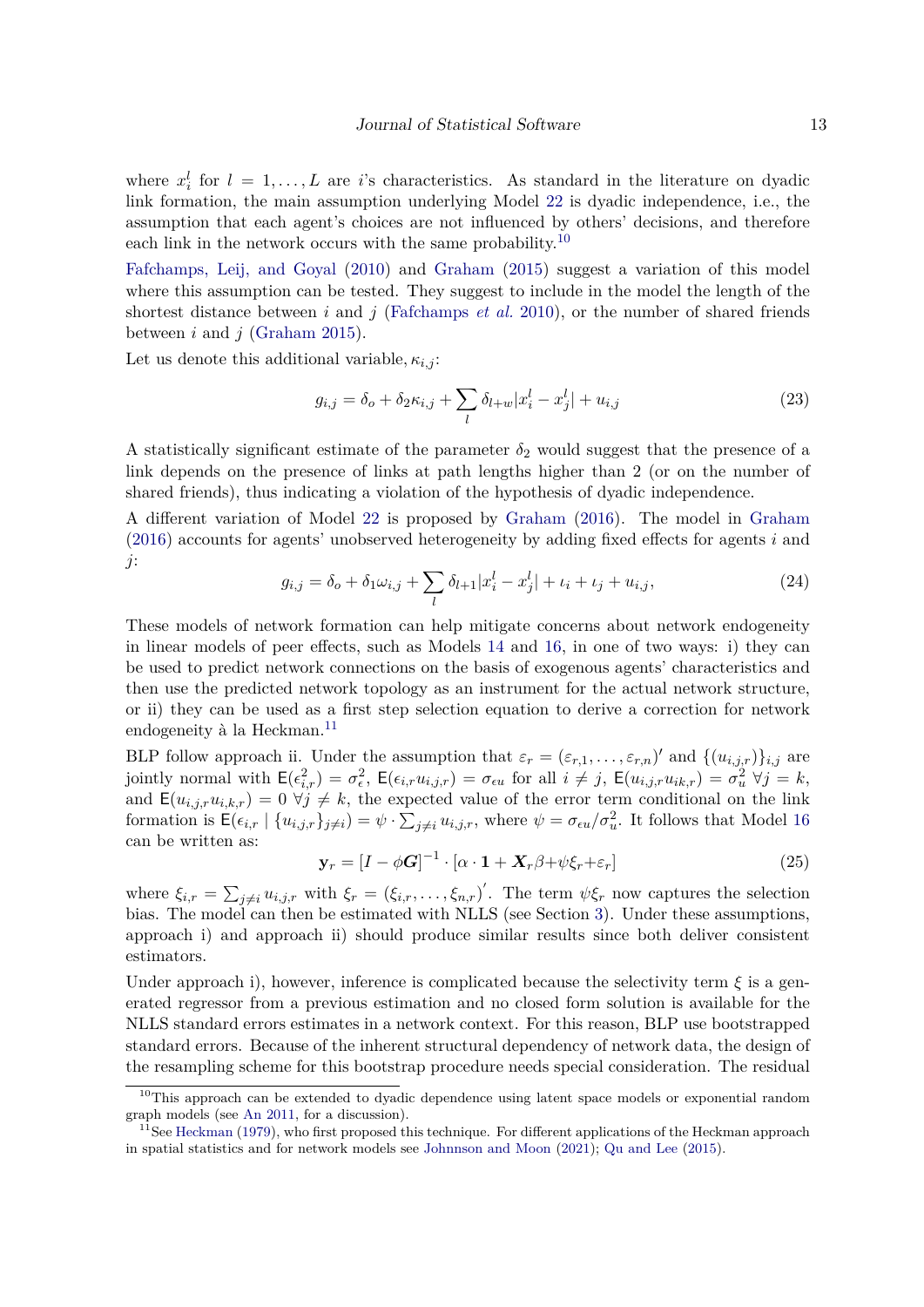vector in Equation [25](#page-12-2) does not contain i.i.d. elements, and one cannot sample with replacement from this vector. Then, BLP use the residual bootstrap procedure, which is common in spatial econometrics (see [Anselin](#page-25-7) [1990\)](#page-25-7), where resampling is performed on the structural errors, under the assumption that they are i.i.d. In practice, the vector of structural errors are derived from  $\varepsilon = [I - \phi G]u$ , where *u* is the residual vector from Equation [24.](#page-12-3)

An important challenge in using the two step procedures for both approach i) and ii) is finding exclusion restrictions, that is factors that affect network formation only.[12](#page-13-1) This is notoriously a difficult task. BLP use an original instrument: connections between agents which are made during adolescence. Those connections are powerful predictors of social contacts later on in life, but clearly predetermined to decisions taken in the adulthood.

# **5. Implementing** econet

<span id="page-13-0"></span>We now turn the discussion to the implementation of the functions contained in **econet**. **econet** implements the set of linear models of social interactions introduced in Section [2,](#page-2-0) where an agent's outcome is a function of the outcomes of the connected agents in the network. The routines provide both NLLS and ML estimators. The possible sources of endogeneity that could hinder the identification of a causal effect in the model can be addressed by implementing the two-step correction procedures described in Section [3.](#page-8-0) The estimated parameter capturing the impact of the social network on an agent's performance is then used to measure the individual importance in the network, obtaining a weighted version of Katz-Bonacich centrality. Finally, the explanatory power of the parameter-dependent centrality can be compared with those of standard measures of network centrality. It is worth emphasizing that econet allows the inclusion of unconnected agents, for whom the Katz-Bonacich centrality is constant.

Specifically, econet provides four functions. The first one is net\_dep, which allows one to estimate a model of social interactions and compute the relative weighted Katz-Bonacich centralities of the agents. Different behavioral models can be chosen (i.e., those provided by BP and BLP). Moreover, the hypothesis of homogeneous or heterogeneous spillovers can be tested. The second function is boot, which is built to obtain valid inference when the NLLS estimator with Heckman correction is used. The third function is horse\_race, which allows one to compare the explanatory power of parameter-dependent centralities relative to other centrality measures. The fourth function is quantify, and it is used to assess the effect of control variables in the framework designed by BLP.

#### **5.1. Detailing the functions**

The modeling choices presented so far are implemented by the function net dep. The first three arguments of this function are: i) formula, an object of class 'formula' which specifies the independent variable and the controls; ii) data, an object of class 'data.frame' containing

<span id="page-13-1"></span> $12$ Technically, the two step model is identified even using exactly the same set of regressors in both stages since the dyad-specific repressors used in the first stage (the network formation stage) are expressed in absolute values of differences. These differences do not appear in the outcome equation. Identification is thus achieved by exploiting non-linearities specific to the network structure of our model. While this strategy has been used in the applied network literature (see e.g., [Goldsmith-Pinkham and Imbens](#page-27-13) [2013;](#page-27-13) [Hsieh and Lee](#page-27-14) [2016\)](#page-27-14), it may be a tenous source of identification in some cases.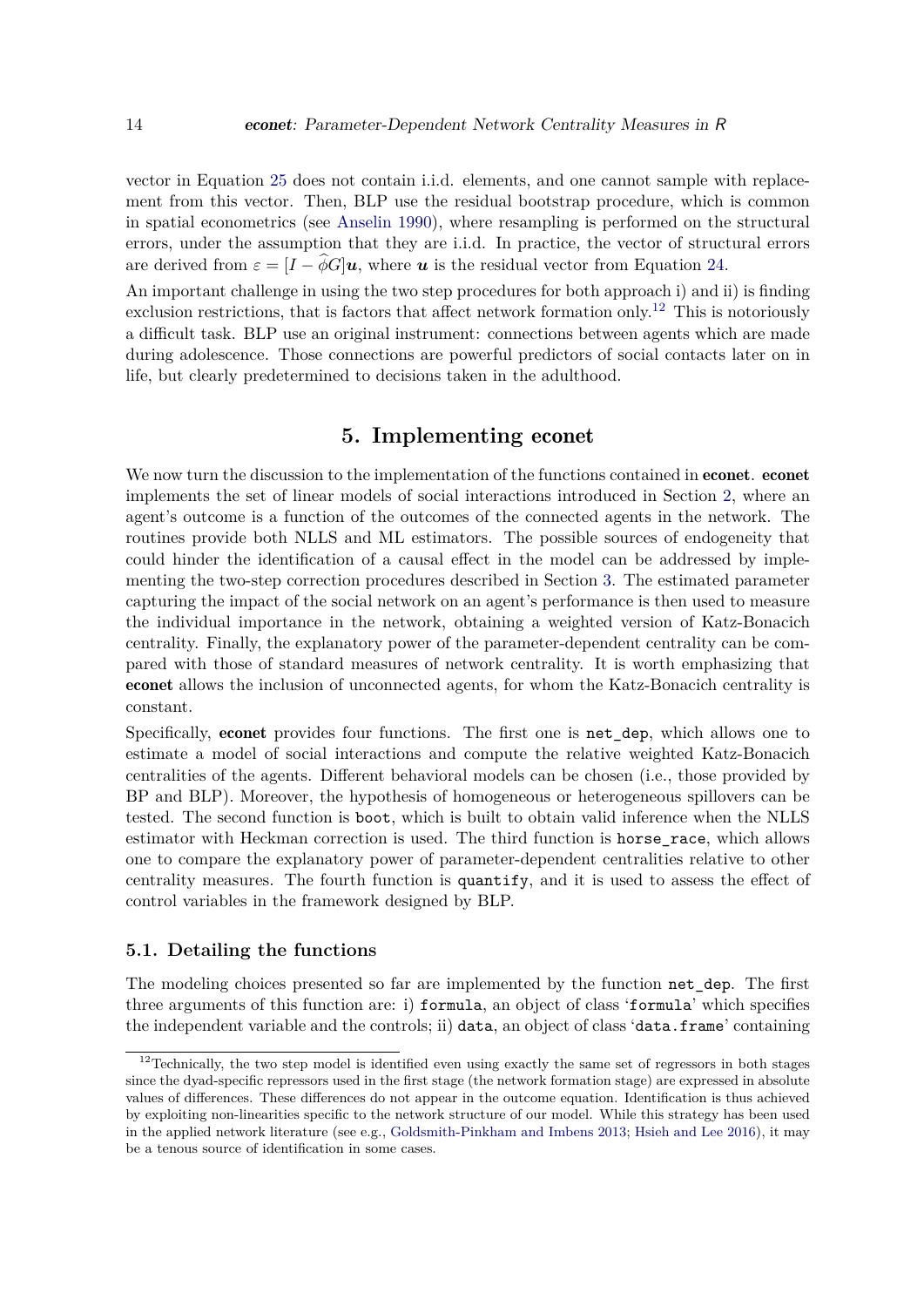| Model | Hypothesis | Equation | Centrality measure $\mathbf{b}(q, \phi)$                                                         |                                                                   |
|-------|------------|----------|--------------------------------------------------------------------------------------------------|-------------------------------------------------------------------|
| A     | lim        | 14       | $\phi$ : homogeneous                                                                             | $\mathbf{b}(g,\phi) = (I - \phi G)^{-1} 1$                        |
|       | het        | 15       | $\phi$ : heterogeneous by node type                                                              | $\mathbf{b}(g,\phi) = [I - G(\phi I + \gamma \Lambda)]^{-1}1$     |
|       | lim        | 16       | $\phi$ : homogeneous                                                                             | $\mathbf{b}(q,\phi) = (I - \phi G)^{-1} 1$                        |
|       | het 1      |          | $\phi$ : heterogeneous outgoing influence                                                        | $\mathbf{b}(q,\phi) = (I - \theta \Lambda G)^{-1}1$               |
|       |            |          | by node type                                                                                     |                                                                   |
|       | het r      | 18       | $\phi$ : heterogeneous ingoing influence $\boldsymbol{b}(q, \phi) = (I - \eta G \Lambda)^{-1} 1$ |                                                                   |
|       |            |          | by node type                                                                                     |                                                                   |
|       | par        | 19       | $\phi$ : heterogeneous by link type                                                              | $\mathbf{b}(g,\phi) = (I - \phi_1 G_{wit} \phi_2 G_{btw})^{-1} 1$ |

<span id="page-14-0"></span>Table 1: Field specification in net\_dep.

the values of the variables included in *formula*, iii) G, an object of class 'Matrix' where the generic element  $g_{ij}$  is used to track the connection between *i* and *j* in the social network. G can be unweighted (i.e.,  $g_{ij} = 1$  if *i* and *j* are connected, and 0 otherwise), or weighted (e.g.,  $g_{ij}$  collects the intensity of the relations between *i* and *j*) and column-normalized. The matrix must be arranged in the same order of the data, and row and column names must indicate agents' ids.

The next two arguments in net dep, model and hypothesis, are used to specify the model to be estimated through an object of class 'character', as documented in Table [1.](#page-14-0) Specifically, the argument model indicates the framework to be applied: i.e., it is set to Model\_A or Model\_B to implement respectively the framework by BP and BLP. The argument hypothesis is necessary to indicate whether peer effects are assumed to be homogeneous model = "lim" or heterogeneous (model =  $c("het", "het_l", "het_r").$ 

The argument z is used to specify the source of heterogeneity for the peer effects parameter  $\phi$  (i.e., the variable *z* in Equations [15,](#page-9-5) [17,](#page-9-3) [18\)](#page-9-4), or the groups in which the network should be partitioned when  $model = "par".$  Specifically, z is a numeric vector where the generic element *i* refers to agent's *i* characteristic (e.g., it takes 1 if *i* is a female, and 0 otherwise).

In order to correct for the potential bias arising from network endogeneity, we include in the function four arguments: i) endogeneity, a logical object equal to TRUE if net\_dep should implement the two-step correction procedure as e.g., in Model [25,](#page-12-2) and FALSE otherwise; ii) correction, an object of class 'character' that is set to indicate whether net\_dep should implement a Heckman correction (correction = "heckman"), or an instrumental variable approach (correction = "iv"); iii) exclusion\_restriction, a object of class 'Matrix' used to specify the matrix to instrument the endogenous network; iv) first\_step, an object of class 'character' which specifies the network formation model to be used in the first step of the procedure for both correction = "heckman" and correction = "iv". This argument can be equal to standard (Equation [22\)](#page-11-2), shortest (Equation [23,](#page-12-4) as in [Fafchamps](#page-27-9) *et al.* [2010\)](#page-27-9), coauthor (Equation [23,](#page-12-4) as in [Graham](#page-27-10) [2015\)](#page-27-10), fe (Equation [24\)](#page-12-3), and degree, where the difference in degree centrality between agents is an additional regressor of Equation [22.](#page-11-2)

Finally, the argument estimation allows the user to choose the estimation technique. This is an object of class 'character' that can be one of two options: NLLS (nonlinear least squares), which implements the Levenberg-Marquardt optimization algorithm for solving the nonlinear least-squares problem using the function nlsLM contained in the R package minpack.lm [\(Elzhov](#page-26-13) *et al.* [2022\)](#page-26-13) or MLE (maximum likelihood), which uses the function mle2 of the R package bbmle to implement the quasi-Newton method by Bolker and R [Core Team](#page-26-15) [\(2021\)](#page-26-15) for maximum-likelihood bound constrained optimization.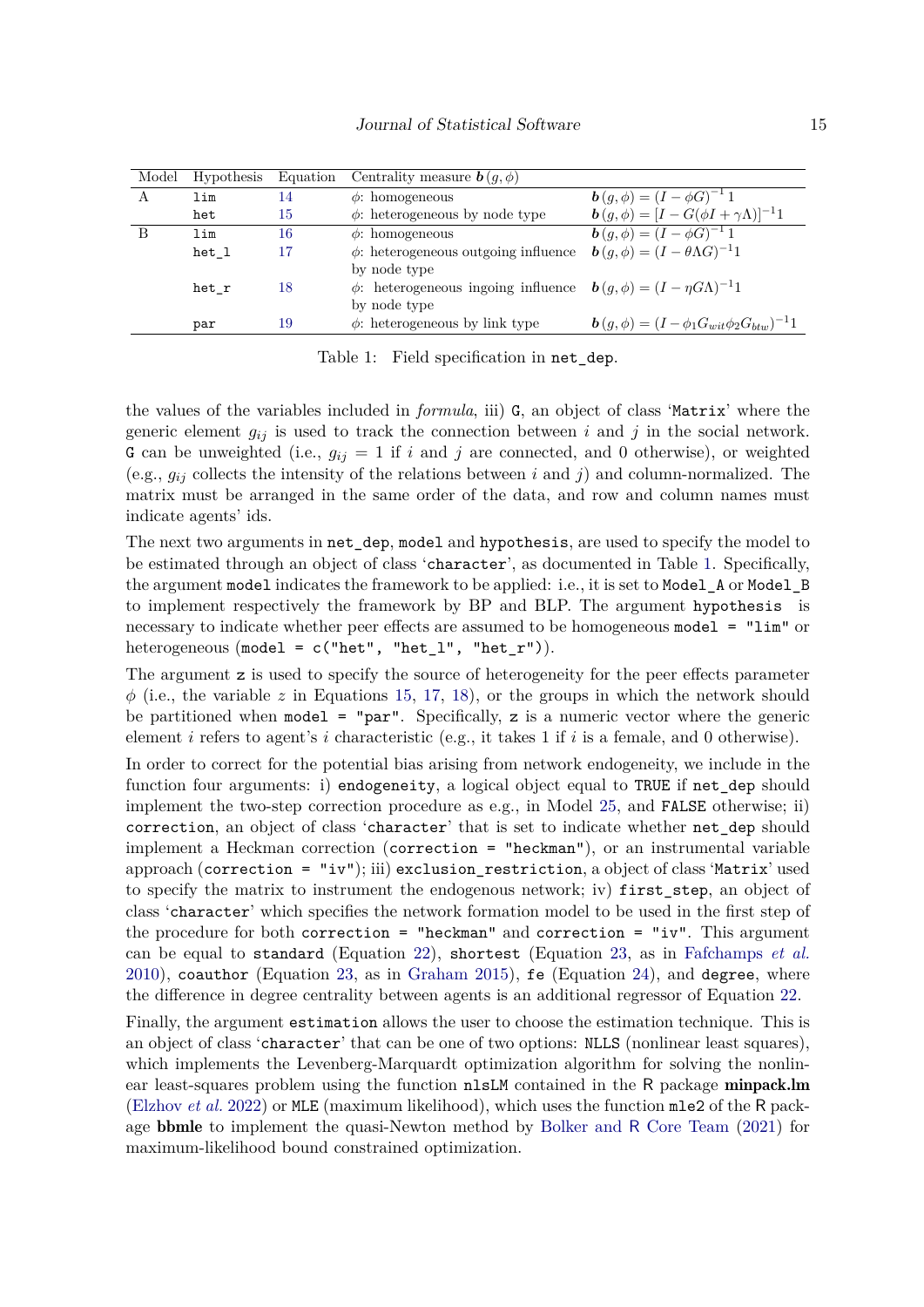The complete list of all the inputs of the function net\_dep is available in the help page of the package econet, and it is accessible from R by running the code ?net\_dep.

The output of net dep consists of a list of three objects: i) the point estimates and relative standard errors of the model's parameters; ii) the vector of agents' network centrality; iii) the point estimates and relative standard errors of the parameters of the first stage model, if endogeneity = TRUE.

We provide below a list of examples to illustrate the functionality of net dep. Since in all examples we reject the hypothesis of normality of the errors, the NLLS estimation method is used  $13$ 

#### *Exercise 1: Katz-Bonacich centrality with parameter constant across agents*

In the first example, we estimate the association between a Congress member's network centrality and the amount of dollars he received from interest groups to finance his electoral campaign for the 111th Congress using Model [14.](#page-9-1) The variables used to control for the effect of legislators' characteristics are: party affiliation (party); gender (gender); chairmanship (nchair); whether or not the Congress member has at least one connection in the network (isolate).

The network used for this exercise represents the connections between agents which are made during adolescence. The network is constructed using information on the educational institutions attended by the Congress members. Specifically, we assume that a tie exists between two Congress members if they graduated from the same institution within eight years of each other. We set a link between two Congress members, *gij* , to be equal to the number of schools they both attended within eight years of each other; then we row normalize the social weights so that  $\sum_i g_{ij} = 1$  for any *i*. This analysis is a simplified version (in terms of both data and controls included in the model specification) of the analysis in BP.

```
R> library("econet")
R> set.seed(2)
R> data("a_db_alumni", package = "econet")
R> data("G alumni 111", package = "econet")
R> db_model_A <- a_db_alumni
R > G_model_A \leftarrow a_G_alumni_111
R> are_factors <- c("party", "gender", "nchair", "isolate")
R> db_model_A[are_factors] <- lapply(db_model_A[are_factors], factor)
R> db_model_A$PAC <- db_model_A$PAC/1e+06
R> f_model_A <- formula("PAC ~ gender + party + nchair + isolate")
R> starting \leq c (alpha = 0.47325, beta_gender1 = -0.26991,
+ beta_party1 = 0.55883, beta_nchair1 = -0.17409,
+ beta_isolate1 = 0.18813, phi = 0.21440)
R> lim_model_A <- net_dep(formula = f_model_A, data = db_model_A,
     G = G_model_A, model = "model_A", estimation = "NLLS",
+ hypothesis = "lim", start.val = starting)
```
<span id="page-15-0"></span><sup>13</sup>Observe that in the examples presented in the paper, a set of starting values is used to estimate NLLS with the function net dep. When these are not provided by the user, net dep uses some random values, and NLLS takes significantly more time to converge in this case. The reader interested in learning more about how starting values should be used when running NLLS estimations can refer to Box *[et al.](#page-26-12)* [\(1969\)](#page-26-12). Additional details on how to specify starting values with net\_dep can be found by running the code ?net\_dep from R.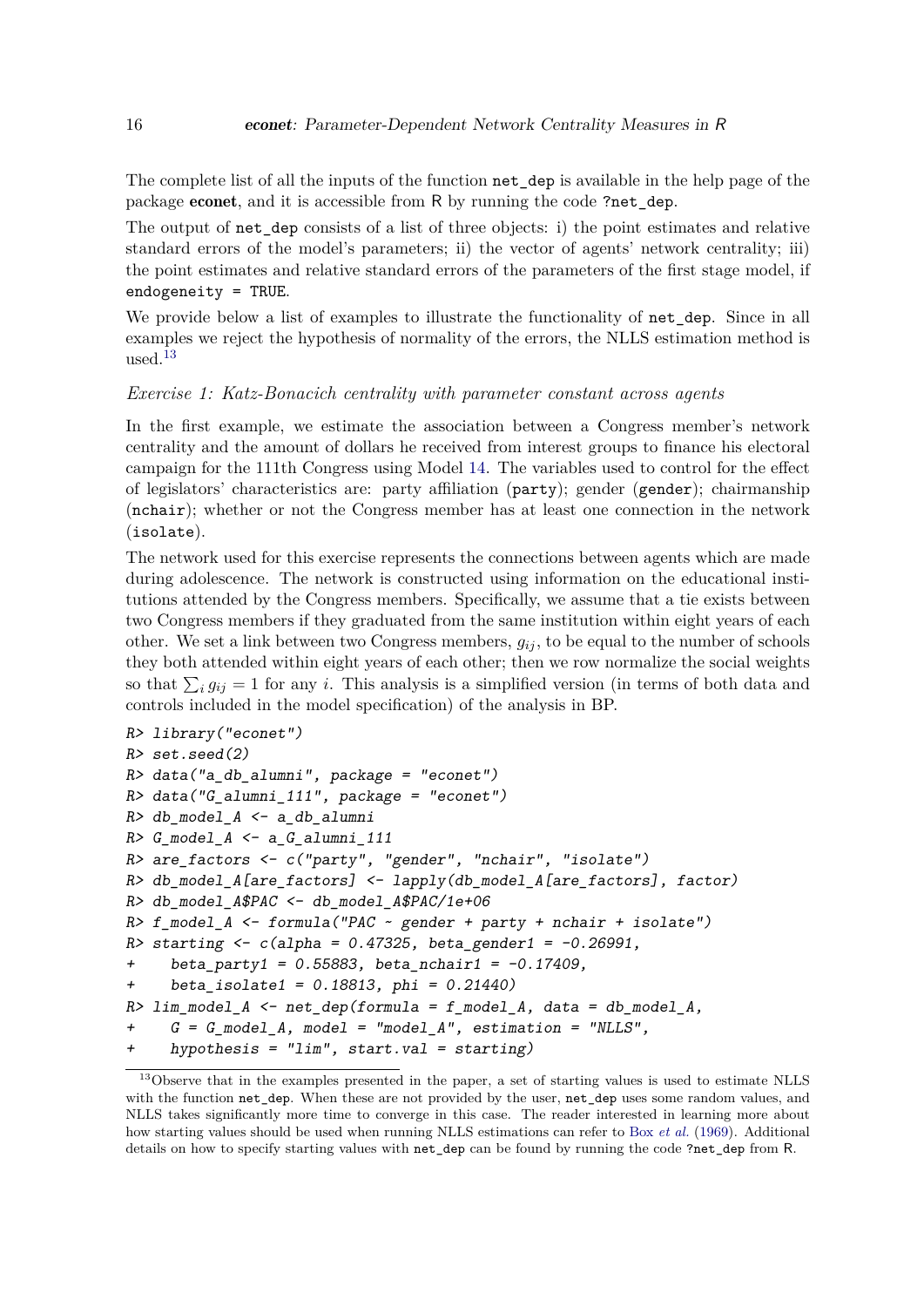```
R> summary(lim_model_A)
Call:
Main Equation: PAC \sim alpha * solve_block(I - phi * G) %*% Ones +
beta_gender1 * gender1 + beta_party1 * party1 +
beta_nchair1 * nchair1 + beta_isolate1 * isolate1
             Estimate Std. Error t value Pr(>|t|)
alpha 0.47325 0.17969 2.634 0.00876 **
beta_gender1 -0.26991 0.10504 -2.570 0.01052 *
beta party1 0.55883 0.08363 6.682 7.5e-11 ***
beta_nchair1 -0.17409 0.19004 -0.916 0.36016
beta_isolate1 0.18813 0.18196 1.034 0.30178
phi 0.21440 0.27005 0.794 0.42768
---
Signif. codes: 0 '***' 0.001 '**' 0.01 '*' 0.05 '.' 0.1 ' ' 1
```

```
AIC: 1042.55 loglik: -514.28
```
In this model, the estimate of the spillover effect  $(\phi)$ , assumed to be the same for all Congress members, is positive (even though is not statistically significant in this example): The estimated value of  $\phi$  is used to calculate the weighted Katz-Bonacich centrality of the agents (as mentioned, this value can be extracted from the second object stored in the output of net\_dep: e.g., lim\_model\_A\$centrality). The estimate of the intercept  $\alpha$  directly measures the impact of this network centrality measure. Its interpretation is akin to the one of an estimated coefficient in a linear regression model. We find a positive effect of a legislator's centrality on campaign contributions, showing that more connected Congress members are likely to receive more attention from interest groups. Specifically, when the Katz-Bonacich centrality of agent *i* increases by one unit, the amount of dollars received by *i* from interest groups increases by  $0.47 \times 1,000,000 = 470,000$ . The same logic can be applied to interpret the other estimated coefficients.

Let us now repeat the same exercise for Model [16.](#page-9-2) We use a simplified version (in terms of both data and controls included in the model specification) of the analysis presented in BLP. Our goal here is to investigate the association of legislative networks with Congress members' legislative effectiveness score (LES). Network ties are defined here as the number of bills that *j* cosponsored with *i*. Also in this case, we impose that  $\sum_i g_{ij} = 1$ . The underlying idea is that legislators' productivity is affected by the productivity of the other legislators with whom they interact. However, while alumni connections are formed during adolescence and can thus be reasonably assumed to be exogenous to a Congress member's political activity, cosponsorships are instead endogenous, since legislators are clearly strategic in choosing with whom to cosponsor a bill. The function net\_dep allows the users to control for network endogeneity using the Heckman correction procedures described in Section [3.1.](#page-10-3) The legislators' characteristics used in this context are the same used in the previous example except the variable isolate, since all Congress members have at least one cosponsorship link.

```
R> data("db_cosponsor", package = "econet")
R
> data("G_ alumni 111", package = "econet")
R> db_model_B <- db_cosponsor
```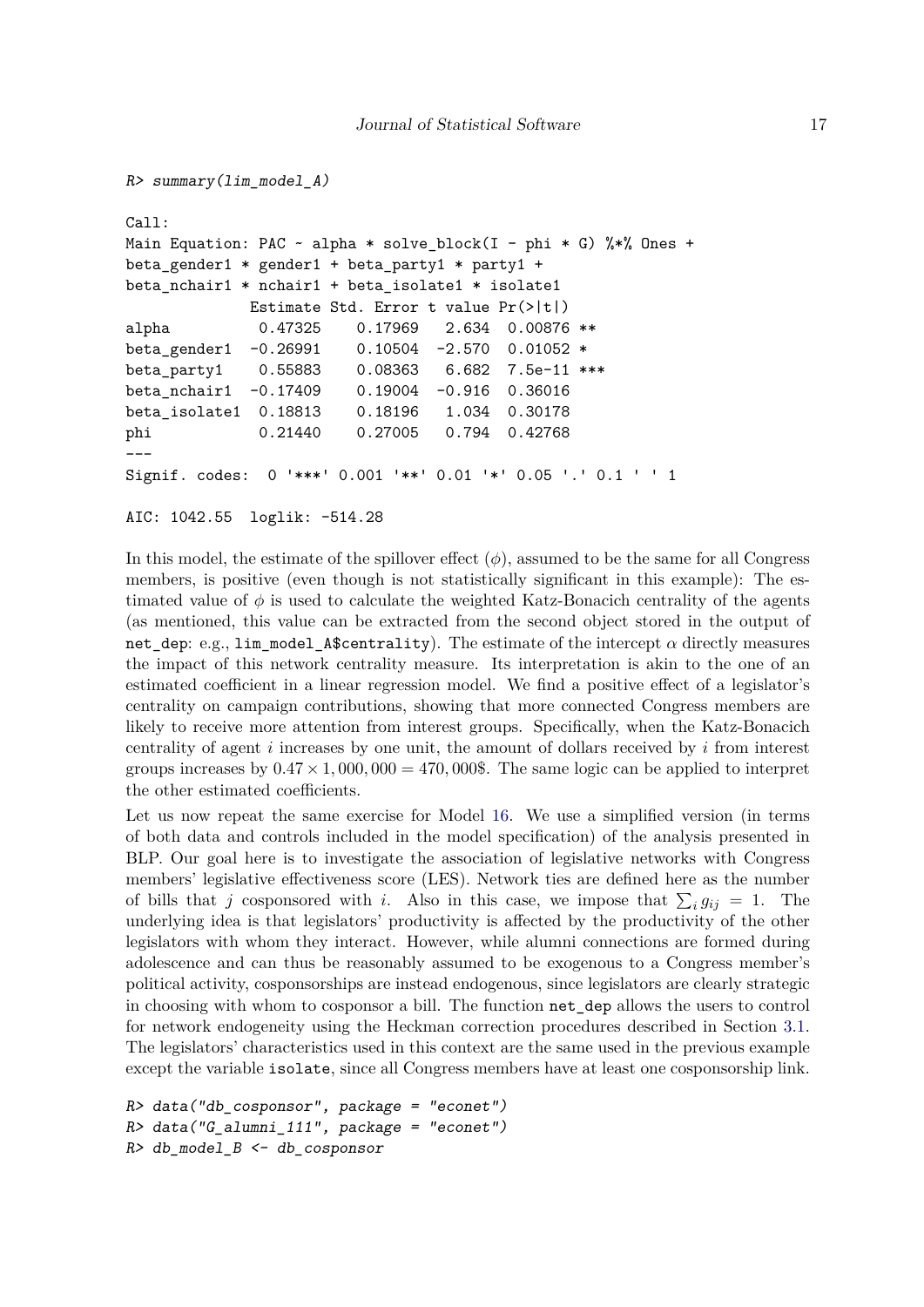```
R > G model B \leftarrow G cosponsor 111
R> G_exclusion_restriction <- G_alumni_111
R> are_factors <- c("gender", "party", "nchair")
R> db_model_B[are_factors] <- lapply(db_model_B[are_factors] , factor)
R> f model B <- formula("les ~gender + party + nchair")
R> starting \langle -c(\text{alpha} = 0.23952, \text{beta\_gender1} = -0.22024, \text{beta\_f} = -0.22024, \text{beta\_f} = -0.22024, \text{beta\_f} = -0.22024+ beta party1 = 0.42947, beta nchair1 = 3.09615,
     phi = 0.40038, unobservables = 0.07714)
R> lim_model B <- net dep(formula = f_model B, data = db_model B,
+ G = G_model_B, model = "model_B", estimation = "NLLS",
+ hypothesis = "lim", endogeneity = TRUE,
+ correction = "heckman", first_step = "standard",
+ exclusion_restriction = G_exclusion_restriction,
+ start.val = starting)
R> summary(lim_model_B)
Call:
Main Equation: les ~ solve_block(I - phi * G) \frac{1}{2} (alpha * Ones +
beta_gender1 * gender1 + beta_party1 * party1 +
beta_nchair1 * nchair1 + beta_unobservables * unobservables)
                  Estimate Std. Error t value Pr(>|t|)
alpha 0.23952 0.07130 3.359 0.000851 ***
beta_gender1 -0.22024 0.14052 -1.567 0.117787
beta_party1 0.42947 0.10111 4.247 2.65e-05 ***
beta_nchair1 3.09615 0.25951 11.931 < 2e-16 ***
phi 0.40038 0.06136 6.525 1.90e-10 ***
beta_unobservables 0.07714 0.06138 1.257 0.209519
---
Signif. codes: 0 '***' 0.001 '**' 0.01 '*' 0.05 '.' 0.1 ' ' 1
AIC: 1342.51 loglik: -664.25
R> summary(lim_model_B, print = "first.step")
First step: y \sim exclusion_restriction + gender1 + party1 + nchair1
                       Estimate Std. Error t value Pr(>|t|)
(Intercept) 1.481e-03 3.809e-05 38.887 < 2e-16 ***
exclusion restriction 4.657e-03 4.129e-04 11.279 < 2e-16 ***
gender1 -6.638e-05 2.135e-05 -3.109 0.00188 **
party1 2.366e-03 1.940e-05 121.922 < 2e-16 ***
nchair1 -4.180e-04 3.436e-05 -12.163 < 2e-16 ***
---
Signif. codes: 0 '***' 0.001 '**' 0.01 '*' 0.05 '.' 0.1 ' ' 1
R2: 0.07
```
The output of function summary(lim\_model\_B, print = "first.step") reports the estimates of the first step Model [22.](#page-11-2) The interpretation of the results from the first step model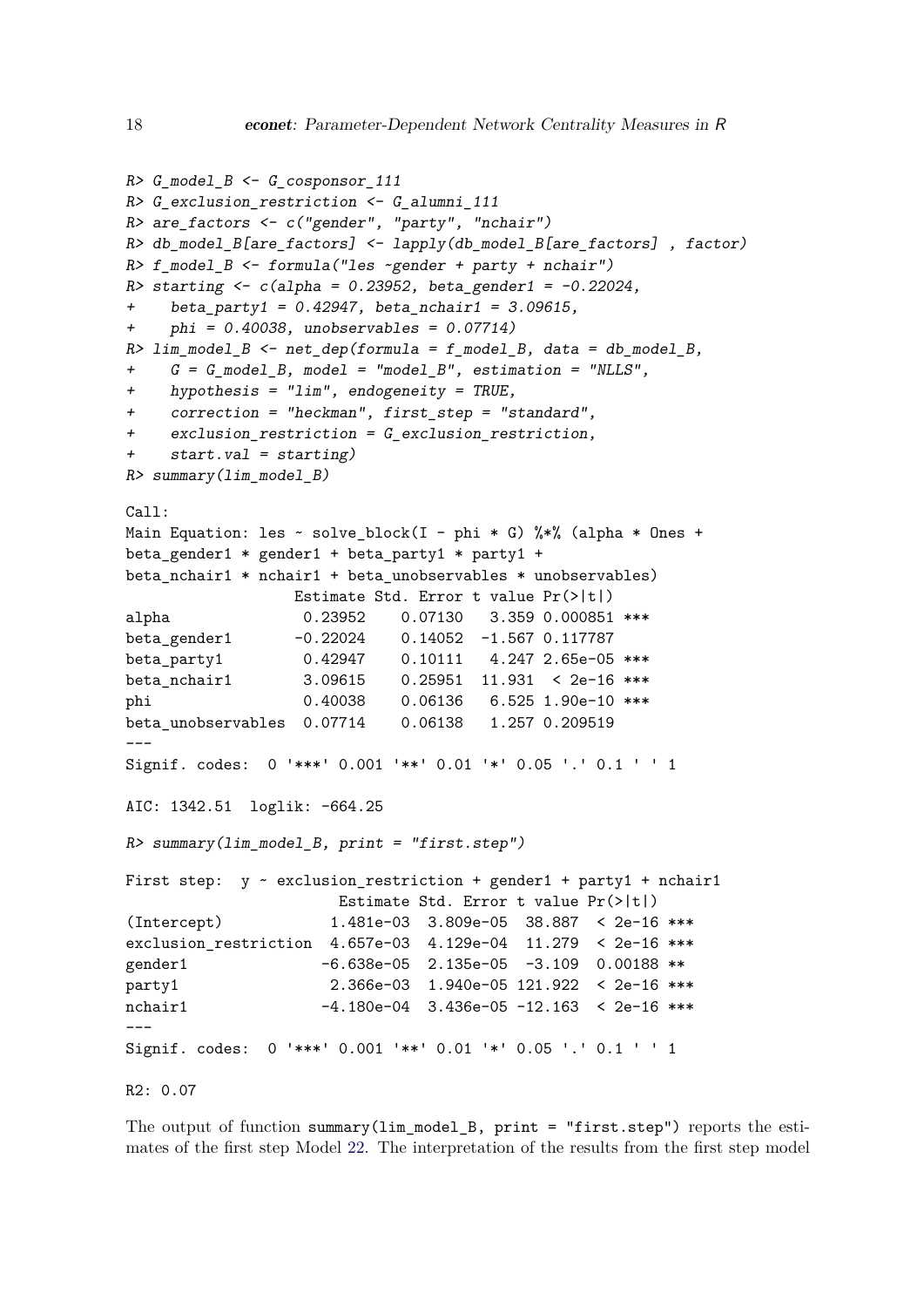follows the standard interpretation of the results of a linear probability model. Being connected in the alumni network (G\_exclusion\_restriction) has a positive and significant impact on the probability that two legislators will cosponsor a bill, hence the alumni network is an important predictor of the cosponsorship network (G\_Model\_B).

The output of the function summary(lim\_model\_B) presents the estimation results of Model [25.](#page-12-2) Because of the two-step procedure, standard errors of Model [16](#page-9-2) are bootstrapped using the function boot. This function takes the following arguments: i) fit, the first object of net dep's output; ii) group, a numeric vector used to specify if the resampling should be performed within specific groups; iii) niter, an object of class 'numeric' which indicates the iterations of the bootstrap; iv) weights, a logical object equal to TRUE if the object fit is estimated with the argument to\_weight different from NULL, and FALSE otherwise (the second is the default option); parallel, a logical object equal to TRUE if the user wants to use parallel computation, and FALSE otherwise (the second is the default option); ncores, an object of class 'numeric' which indicates the number of cores to be used for running parallel computation.[14](#page-18-0)

```
R> boot lim estimate <- boot(object = lim model B, hypothesis = "lim",
+ group = NULL, niter = 2, weights = FALSE, parallel = FALSE,
+ ncores = NULL)
R> boot_lim_estimate
```

| 0.23951648                    | 0.08747214 | 2.738203 6.432331e-03                                |
|-------------------------------|------------|------------------------------------------------------|
| $-0.22023753$                 | 0.14368757 | $-1.532753$ 1.260671e-01                             |
| 0.42946569                    | 0.11875662 | 3.616352 3.339708e-04                                |
| 3.09614813                    | 0.24416950 | 12.680323 1.487650e-31                               |
| 0.40038484                    | 0.06001437 | 6.671483 7.756648e-11                                |
| beta_unobservables 0.07714043 | 0.05965438 | 1.293123 1.966581e-01                                |
|                               |            | coefficient boot.Std.Error boot.t.value boot.p.value |

The results of this second exercise show a positive and significant network effects (*ϕ*) on the effectiveness of agents, meaning that Congress members benefit from their interactions with the colleagues conscripted to their own causes. It is worth noting that network endogeneity does not seem to be a major concern in this simple example, since the correlation between the unobservables of link formation and outcome equation  $(\phi \text{ in Model } 16)$  $(\phi \text{ in Model } 16)$  is not statistically significant.

Observe that while in Model [14](#page-9-1) the estimated effect of network centrality is captured by one parameter  $\alpha$ , in Model [16](#page-9-2) it requires further elaboration since it varies with individual characteristics. For the *k*-th covariate in Model [16,](#page-9-2) if  $\phi > 0$ , the centrality's marginal effect is  $(I - \varphi G)^{-1}(I\beta_k)$ , which is a  $n \cdot n$  matrix with its  $(i, j)$ -th element representing the effect of a change in the characteristic *k* for agent *j* on the outcome of agent *i.* The diagonal elements capture the direct effect of a marginal change in the characteristic *k* for agent *i.* The elements outside the diagonal instead capture the indirect effects, that is the effects on the outcome of *i* triggered by variation of the characteristic *k* in other agents. The direct

<span id="page-18-0"></span><sup>&</sup>lt;sup>14</sup>Please note that this function can take considerable time to run. In addition, the argument parallel has been fully tested only within the Windows operating system. We plan in the future to make this option available across other major operating systems.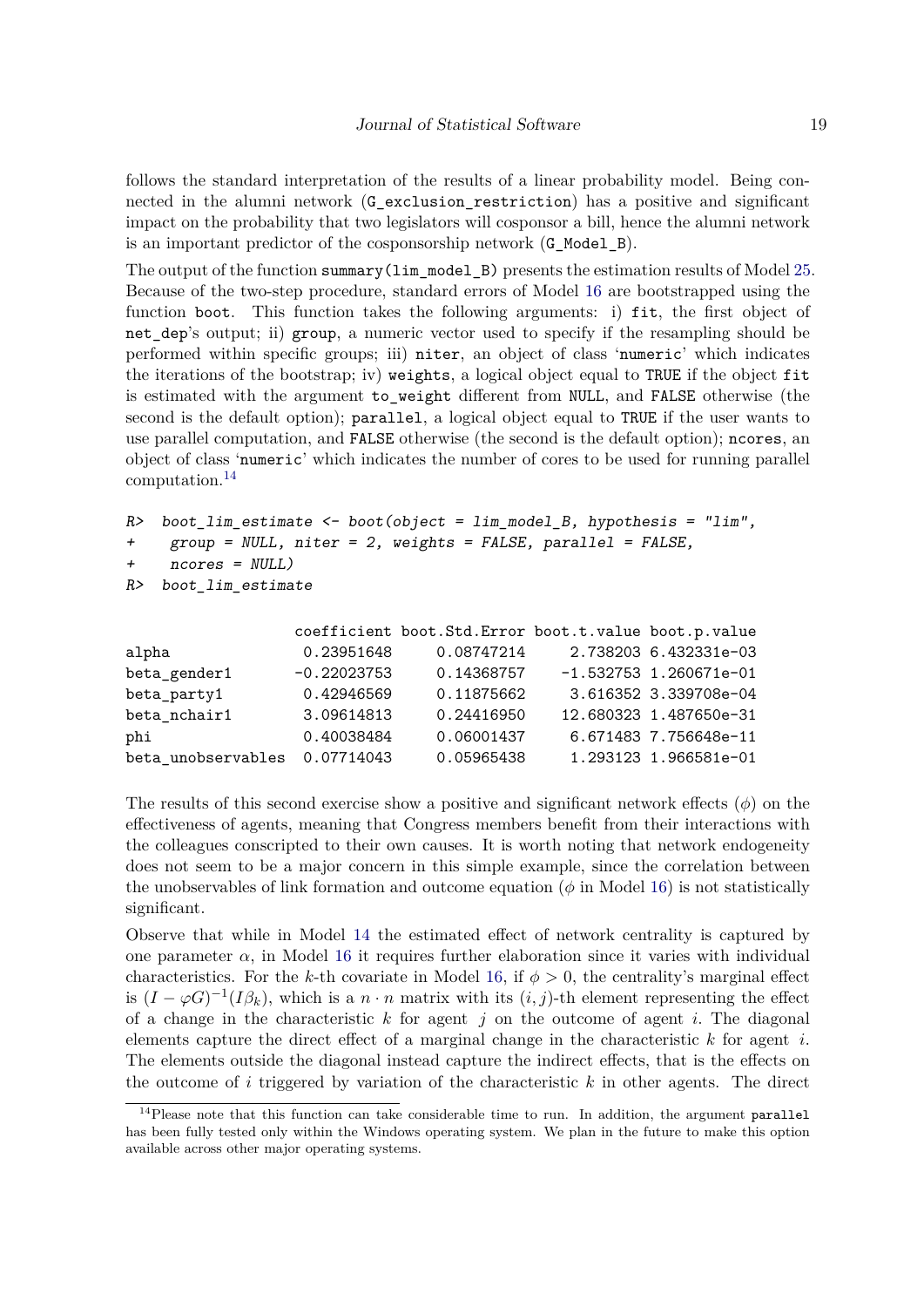effects are comparable to the OLS estimated effects without considering the network effects. The important difference in comparing the estimates of the covariates in the models with and without network effects is precisely that when  $\phi > 0$ , the marginal effect of the *k*-th covariate in Model [16](#page-9-2) is not just  $\beta_k$  but it also depends on the individual's position in the network (i.e., on the individual's network centrality).

The function quantify allows the user to run this task. Specifically, it provides the estimated impacts of the agents' characteristics with network effects (which is equivalent to the estimated impacts of agents' network centrality by characteristic) and compares them with the OLS estimates. Because, as we said before, the marginal effects of characteristics are different for different agents, the function quantify reports the mean, standard deviation, maximum and minimum for both direct and indirect effects. It requires the argument fit, which is the output of either the function net\_dep or horse\_race (discussed below).

#### $R$ > quantify(fit = lim\_estimate\_model\_B)

|                    |           | beta Direct_mean Direct_std Direct_max Direct_min    |        |           |           |
|--------------------|-----------|------------------------------------------------------|--------|-----------|-----------|
| beta_gender1       | $-0.2202$ | $-0.2205$                                            | 0.0002 | $-0.2202$ | $-0.2217$ |
| beta_party1        | 0.4295    | 0.4299                                               | 0.0003 | 0.4323    | 0.4295    |
| beta nchair1       | 3.0961    | 3.0992                                               | 0.0025 | 3.1162    | 3.0961    |
| beta unobservables | 0.0771    | 0.0772                                               | 0.0001 | 0.0776    | 0.0771    |
|                    |           | Indirect_mean Indirect_std Indirect_max Indirect_min |        |           |           |
| beta_gender1       |           | $-0.0003$                                            | 0.0005 | 0.0000    | $-0.0149$ |
| beta_party1        |           | 0.0007                                               | 0.0009 | 0.0290    | 0.0000    |
| beta nchair1       |           | 0.0047                                               | 0.0068 | 0.2091    | 0.0000    |
| beta unobservables |           | 0.0001                                               | 0.0002 | 0.0052    | 0.0000    |

The estimation results show the mean, standard deviation, maximum and minimum for both direct and indirect effects. Perhaps unsurprisingly, it appears that the indirect effects are smaller than the direct effects.<sup>[15](#page-19-0)</sup>

As already shown, agents' centrality measures can be accessed using the operator \$ with net dep's output, e.g., lim model B\$centrality, and it can be used for different applications. For example, we can use it to rank agents' positions in the Congress social space, or to study the centrality distribution in the Republican and the Democratic party, as we do in Figure [1.](#page-20-0)

# *Exercise 2: Katz-Bonacich centrality with heterogeneous by node parameter*

The code below estimates Model [15](#page-9-5) using gender as the relevant dimension of heterogeneity. Gender is a dummy variable which takes 1 if the legislator is a female, and 0 otherwise.

```
R> z \leftarrow as.numeric(as. character(db_model_A[, "gender"])
R> f_het_model_A <- formula("PAC ~ party + nchair + isolate")
R> starting \leq c (alpha = 0.44835, beta_party1 = 0.56004,
     beta nchair1 = -0.16349, beta isolate1 = 0.21011,
     beta z = -0.26015, phi = 0.34212, gamma = -0.49960)
```
<span id="page-19-0"></span> $15$  For additional details on the interpretation of the estimated parameters of network models with peer effects see [LeSage and Pace](#page-28-15) [\(2009\)](#page-28-15), Chapter 2.7.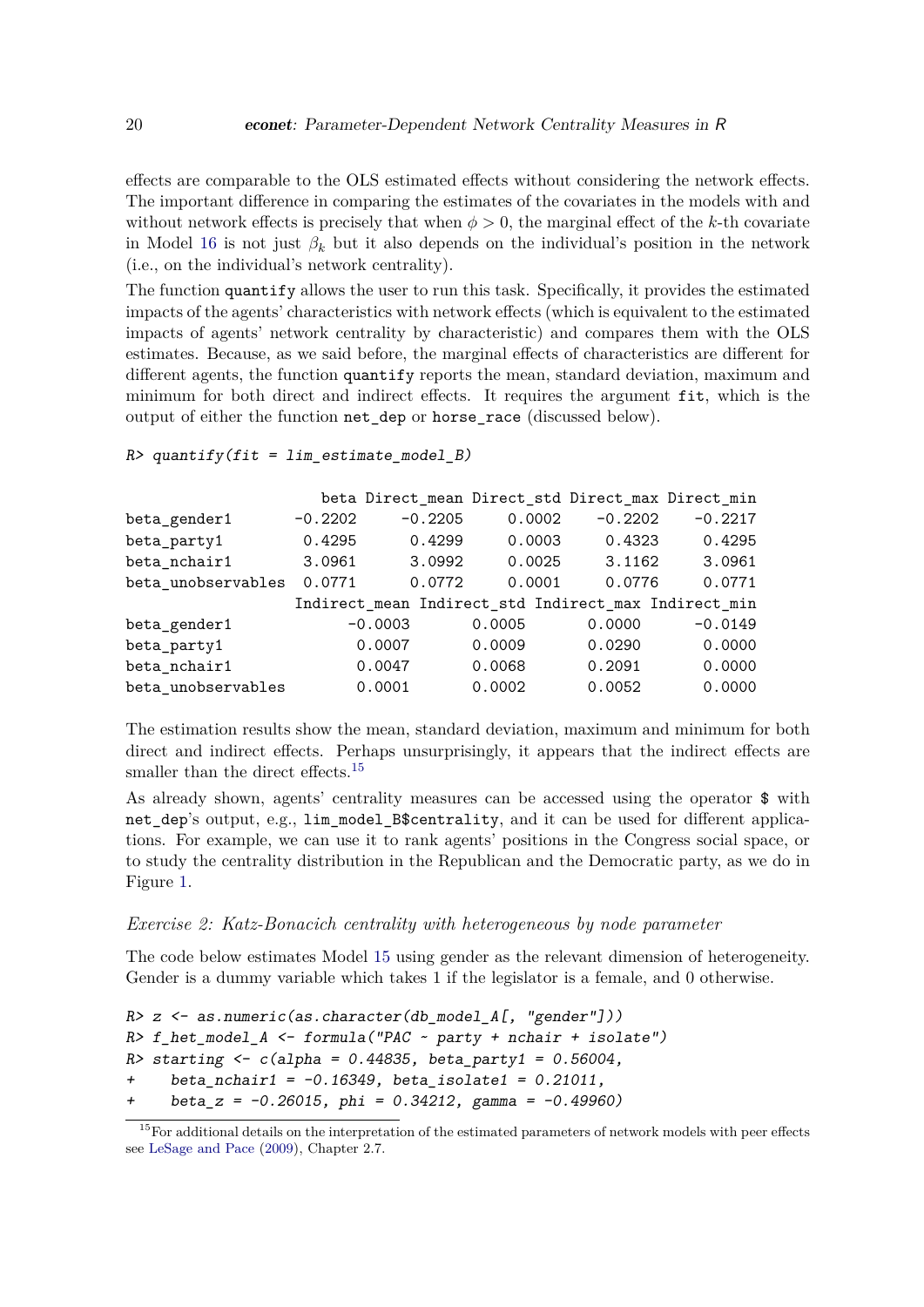

<span id="page-20-0"></span>Figure 1: BLP model: Distribution of Parameter-Dependent Network Centrality.

```
R> het_model_A <- net_dep(formula = f_het_model_A, data = db_model_A,
+ G = G_model_A, model = "model_A", estimation = "NLLS",
+ hypothesis = "het", z = z, start.val = starting)
R> summary(het_model_A)
Call:
Main Equation: PAC \sim alpha * solve_block(I - G %*% (phi * I +
gamma * G_heterogeneity)) %*% Ones + beta_party1 * party1 +
beta_nchair1 * nchair1 + beta_isolate1 * isolate1 + beta_z * z
            Estimate Std. Error t value Pr(>|t|)
alpha 0.44835 0.17942 2.499 0.0128 *
beta_party1 0.56004 0.08342 6.713 6.21e-11 ***
beta_nchair1 -0.16349 0.18984 -0.861 0.3896
beta_isolate1 0.21011 0.17927 1.172 0.2418
beta_z -0.26014 0.10655 -2.441 0.0150 *
phi 0.34212 0.25377 1.348 0.1783
gamma -0.49960 0.34662 -1.441 0.1502
Signif. codes: 0 '***' 0.001 '**' 0.01 '*' 0.05 '.' 0.1 ' ' 1
AIC: 1042.34 loglik: -513.17
```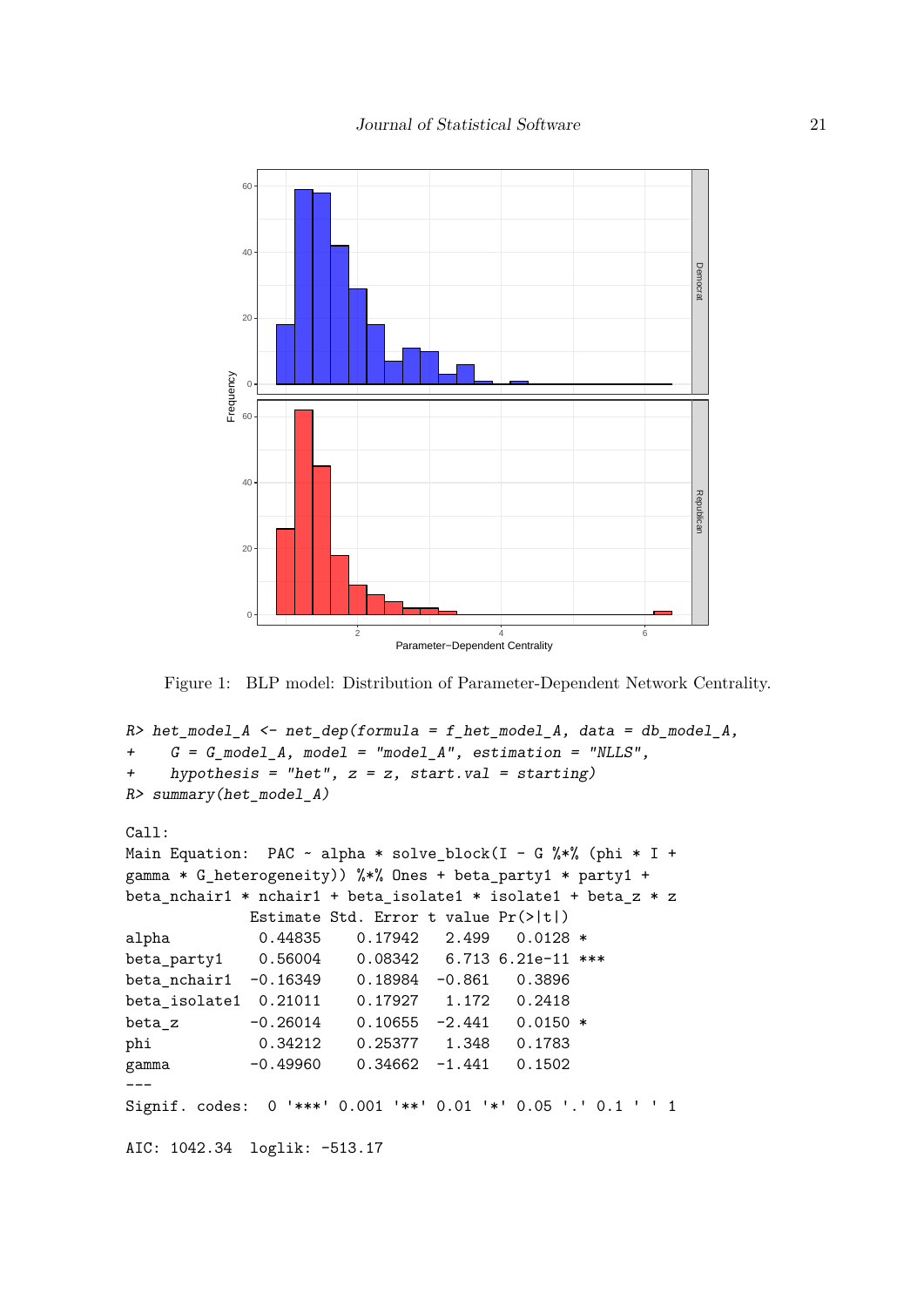The results show that in this simple example  $\gamma$  is not significant, suggesting that female Congress members do not have a different level of influence than their male peers. Note that the weighted Katz-Bonacich centrality derived from the spillover effect are stored in the object het\_model\_A\$centrality.

If we use Equation [17](#page-9-3) and [18,](#page-9-4) we distinguish between outgoing and incoming influence, that is if females are more (or less) able to influence and to be influenced by their peers respectively. The code below implements this analysis. For ease of exposition, we do not consider the possible endogeneity of the social network.

```
R > z <- as.numeric(as.character(db model B[, "gender"]))
R> f_het_model_B <- formula("les ~ party + nchair")
R> starting \langle -c(\text{alpha} = 0.23952, \text{beta} = 0.42947, \text{beta} = 0.42947, \text{beta} = 0.42947, \text{beta} = 0.42947, \text{beta} = 0.42947+ beta_nchair1 = 3.09615, beta_z = -0.12749,
+ theta 0 = 0.42588, theta 1 = 0.08007)
R> het_model_B_1 <- net_dep(formula = f_het_model_B, data = db_model_B,
      G = G_model_B, model = "model_B", estimation = "NLLS",
      hypothesis = "het_l", z = z, start.val = starting)
R> starting \langle -c(\text{alpha} = 0.04717, \text{beta} = 0.51713, \text{beta} = 0.51713, \text{alpha} = 0.51713, \text{alpha} = 0.51713, \text{alpha} = 0.51713, \text{alpha} = 0.51713, \text{alpha} = 0.51713, \text{alpha} = 0.51713, \text{alpha} = 0.51713, \text{alpha} = 0.51713, \text{alpha} = 0.51713, \text{alpha} = 0.51713, \text{alpha} = 0.+ beta_nchair1 = 3.12683, beta_z = 0.01975,
+ eta_0 = 1.02789, eta_1 = 2.71825)
R> het_model_B_r <- net_dep(formula = f_het_model_B, data = db_model_B,
      G = G model B, model = "model B", estimation = "NLLS",
      hypothesis = "het_r", z = z, start.val = starting)
R> summary(het_model_B_l)
Call:
Main Equation: les \sim solve_block(I - (theta_0 * I -
theta_1 * G_heterogeneity) %*% G) %*% (alpha * Ones +
beta_party1 * party1 + beta_nchair1 * nchair1 + beta_z * z)
               Estimate Std. Error t value Pr(>|t|)
alpha 0.22740 0.07584 2.998 0.00287 **
beta_party1 0.41382 0.10198 4.058 5.88e-05 ***
beta nchair1 3.07797 0.26148 11.771 < 2e-16 ***
beta z -0.12749 0.21199 -0.601 0.54789
theta_0 0.42587 0.07418 5.741 1.77e-08 ***
theta_1 0.08007 0.12320 0.650 0.51611
---
Signif. codes: 0 '***' 0.001 '**' 0.01 '*' 0.05 '.' 0.1 ' ' 1
AIC: 1343.68 loglik: -664.84
R> summary(het_model_B_r)
Call:
Main Equation: les ~ solve_block(I - G %*% (eta_0 * I -
eta_1 * G_heterogeneity)) %*% (alpha * Ones +
beta_party1 * party1 + beta_nchair1 * nchair1 + beta_z * z)
```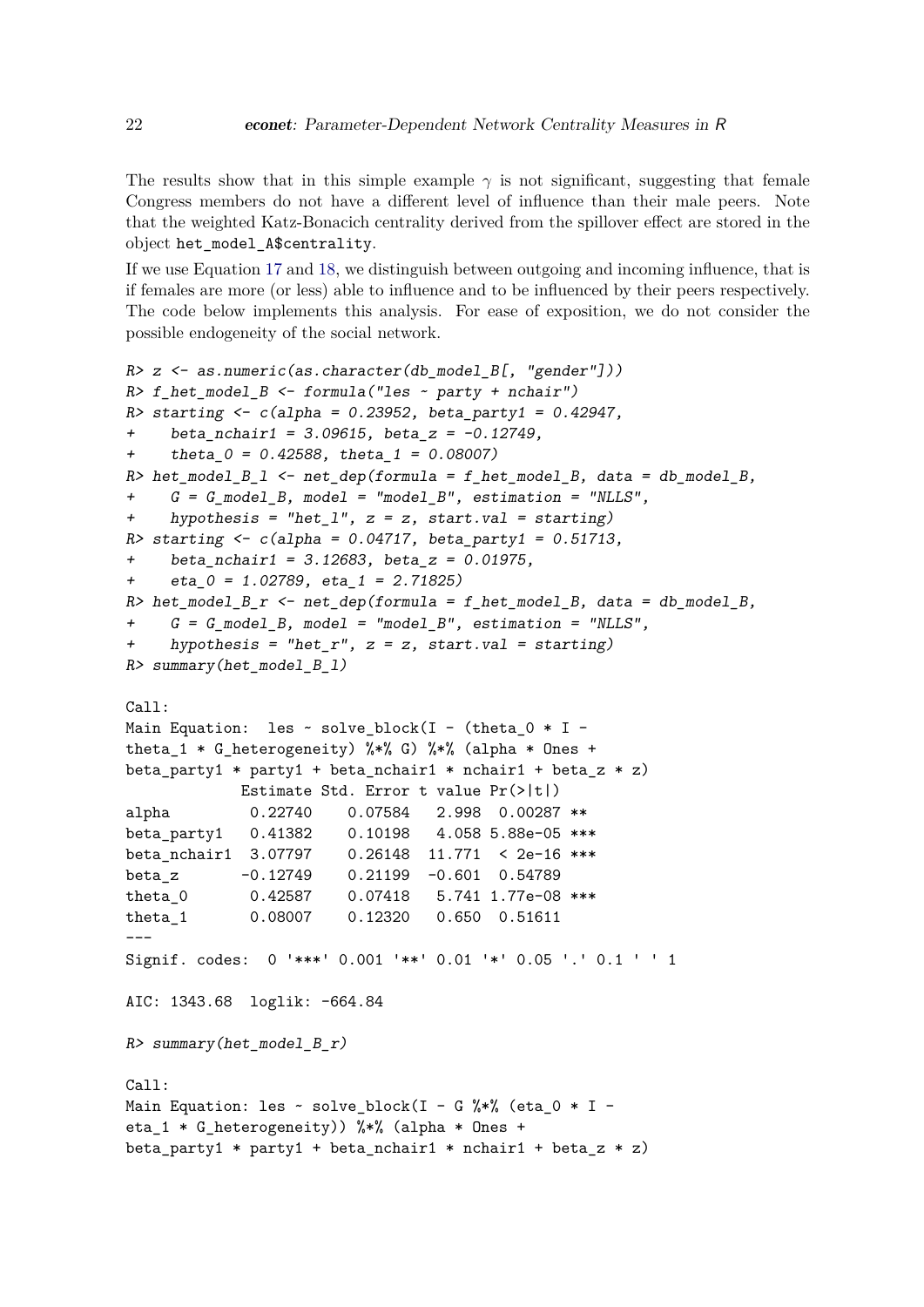|                                                               |         | Estimate Std. Error t value $Pr(>\vert t \vert)$ |                            |  |
|---------------------------------------------------------------|---------|--------------------------------------------------|----------------------------|--|
| alpha                                                         | 0.04717 | 0.06867 0.687 0.49251                            |                            |  |
| beta_party1                                                   |         | $0.51713$ 0.09259 5.585 4.13e-08 ***             |                            |  |
| beta_nchair1 3.12683 0.25680                                  |         |                                                  | $12.176$ < 2e-16 ***       |  |
| beta_z                                                        | 0.01976 | 0.15098                                          | 0.131 0.89595              |  |
| $eta_0$                                                       | 1.02790 | $0.22400$ 4.589 5.85e-06 ***                     |                            |  |
| eta 1                                                         | 2.71825 |                                                  | $0.91547$ 2.969 0.00315 ** |  |
|                                                               |         |                                                  |                            |  |
| Signif. codes: 0 '***' 0.001 '**' 0.01 '*' 0.05 '.' 0.1 ' ' 1 |         |                                                  |                            |  |

AIC: 1336.63 loglik: -661.31

The results shows that females do not seem to be able to influence their socially connected peers ( $\theta$  is not significant), but they are helpful to their colleagues ( $\eta_1 > 0$ ). In terms of network analysis, this implies that all else being equal, Congress members located close to female colleagues benefit from their position since they can leverage females to be more effective in their legislative activity. In this case, the weighted Katz-Bonacich centralities are stored in het\_model\_B\_l\$centrality and het\_model\_B\_r\$centrality.

*Exercise 3: Katz-Bonacich centrality with heterogeneous by link parameter*

In this last exercise, we show how to explore the hypothesis that relations within and between parties might have a different impact on the Congress members' LES. The code below estimates Model [19](#page-10-1) where the within and between effects are shaped by party membership.

```
R> z \leftarrow as.numeric(as. character(db_model_B[, "party"])
R> starting \leftarrow c (alpha = 0.242486, beta_gender1 = -0.229895,
+ beta_party1 = 0.42848, beta_nchair1 = 3.0959,
+ phi_within = 0.396371, phi_between = 0.414135)
R> party_model_B <- net_dep(formula = f_model_B, data = db_model_B,
     G = G_model_B, model = "model_B", estimation = "NLLS",
     hypothesis = "par", z = z, start.val = starting)
R> summary(party_model_B)
Call:
Main Equation: les \sim solve_block(I - phi_within * G_within -
phi_between * G_between) %*% (alpha * Ones + beta_gender1 * gender1 +
beta party1 * party1 + beta nchair1 * nchair1)
            Estimate Std. Error t value Pr(>|t|)
alpha 0.24249 0.08988 2.698 0.007251 **
beta_gender1 -0.22990 0.14120 -1.628 0.104221
beta_party1 0.42848 0.12623 3.394 0.000751 ***
beta_nchair1 3.09590 0.26008 11.904 < 2e-16 ***
phi_within 0.39637 0.07306 5.425 9.66e-08 ***
phi_between 0.41414 0.24175 1.713 0.087420 .
---
Signif. codes: 0 '***' 0.001 '**' 0.01 '*' 0.05 '.' 0.1 ' ' 1
AIC: 1344.1 loglik: -665.05
```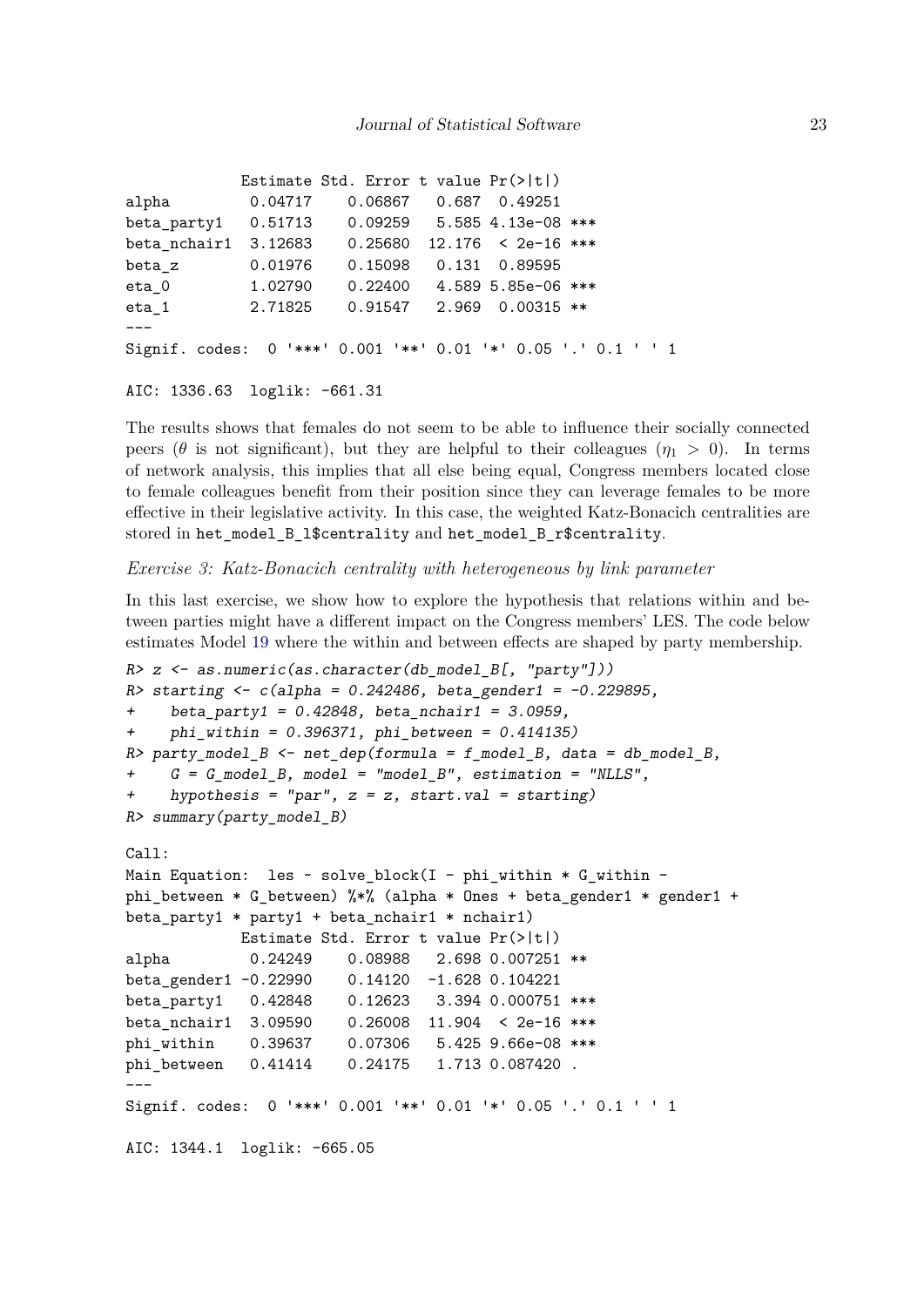The estimation results show that connections within one's own party and between parties are both significant for advancing a piece of legislation. The weighted Katz-Bonacich centrality can be found in the object party\_model\_B\$centrality.

#### **5.2. Centrality measure comparison**

Network centrality measures adopt different criteria for ranking the importance of an agent in a network. As a result, it might be the case that a network centrality measure robustly predicts how the individual's importance in the network determine her/his outcome, while other measures of centrality do not do so as well. Therefore, one can expect that the outcome of an agent may be significantly predicted by different centrality measures, but only the measures which better explain the agents' outcome will remain significant when these are included together in the same regression model, while the others will not be distinguished from zero.

The R package econet allows to evaluate the explanatory power of parameter-dependent centralities relative to other centrality measures, which depend on network topology only. More specifically, econet considers the following measures, which are computed using the R package igraph [\(Csárdi and Nepusz](#page-26-6) [2006\)](#page-26-6): indegree centrality, outdegree centrality, degree centrality, betweenness centrality, incloseness centrality, outcloseness centrality, and closeness centrality. It also reports eigenvector centrality, which is calculated using the R package sna [\(Butts](#page-26-7)  $2008$ ).<sup>[16](#page-9-2)</sup> We then implement an augmented version of Models [14](#page-9-1) and 16 where we add one (or more) centrality measures in the matrix of individual characteristics  $X_r^{\top}$ . By doing so we can run an horse race across different centrality measures.<sup>[17](#page-23-1)</sup>

The arguments of the function horse race are similar to the net dep ones. The different ones are: i) centralities, an object or a vector of class 'character' specifying the names of the centrality measure(s) to be used; ii) directed, a logical object which is set to TRUE if the network is directed, and FALSE otherwise; iii) weighted, a logical object equal to TRUE if links between agents have weights, and FALSE otherwise; and iv) normalization, an object of class 'character' which can be used to normalize centrality measures before the estimations. [18](#page-23-2)

The output of this function is also similar to net\_dep, i.e., a list containing the results of the main estimates in the first object, a data.frame listing the centrality measures in the second object, and the results of the first step estimation in the third object (if endogeneity

<span id="page-23-0"></span> $16$ Indegree centrality is the number of incoming links of one node; outdegree centrality is the number of outgoing links of one node; degree centrality is the sum of in and out degree; betweenness centrality is the number of times a node falls on the shortest path between two other nodes; incloseness centrality is the inverse of the average distance of one node from all the other nodes passing through incoming links; outcloseness centrality is the inverse of the average distance of one node from all the other nodes passing through outcoming links; closeness centrality is the sum of in and out closeness, and eigenvector centrality is proportional to the sum of the centrality of agent's neighbors (see [Jackson](#page-27-15) [2010,](#page-27-15) for further details).

<span id="page-23-1"></span> $17$ It is worth noting that centrality measures are computed assuming that the underlying network is fixed. However, as pointed out by [An](#page-25-8) [\(2015b\)](#page-25-8), social networks are easily malleable. How robust the centrality measure is to the potential changes in the network is worth further studying.

<span id="page-23-2"></span><sup>&</sup>lt;sup>18</sup>The options available are: NULL, no normalization; bygraph, divide by the number of nodes in the network minus 1 (for degree and closeness) or the number of possible links in the network (betweenness), bycomponent, divide by the number of nodes in agent's component minus 1 (for degree and closeness) or the number of possible links in agent's component (betweenness); bymaxgraph, divide by the maximum centrality value in the network; bymaxcomponent, divide by the maximum centrality value in agent's component.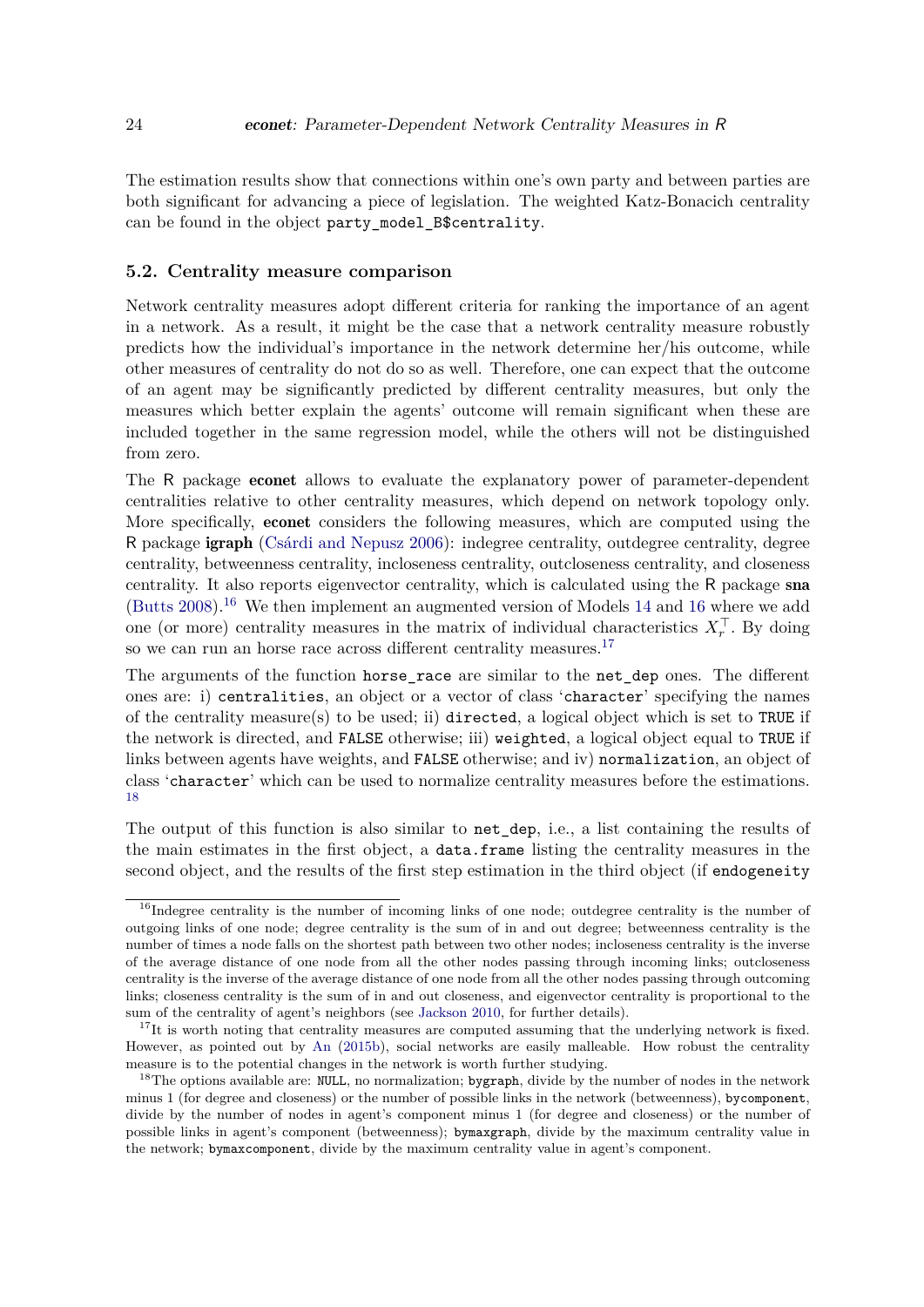= TRUE). An example of how this model is implemented and results are stored is provided in the following example, where we use a linear regression model where betweenness centrality is a regressor.

```
R> starting \leftarrow c (alpha = 0.214094, beta_gender1 = -0.212706,
+ beta party1 = 0.478518, beta nchair1 = 3.09234,
+ beta_betweenness = 7.06287e-05, phi = 0.344787)
R> horse_model_B <- horse_race(formula = f_model_B,
+ centralities = "betweenness", directed = TRUE, weighted = TRUE,
+ normalization = NULL, data = db_model_B, G = G_model_B,
+ model = "model_B", estimation = "NLLS", start.val = starting)
R> summary(horse_model_B, centrality = "betweenness")
Call:
Main Equation: les ~ gender + party + nchair + betweenness
             Estimate Std. Error t value Pr(>|t|)
(Intercept) 3.300e-01 9.042e-02 3.650 0.000295 ***
gender1 -8.904e-02 1.445e-01 -0.616 0.538011
party1 7.054e-01 1.139e-01 6.194 1.36e-09 ***
nchair1 3.202e+00 2.644e-01 12.112 < 2e-16 ***
betweenness 1.851e-04 3.985e-05 4.645 4.51e-06 ***
---Signif. codes: 0 '***' 0.001 '**' 0.01 '*' 0.05 '.' 0.1 ' ' 1
AIC: 1362.19 loglik: -675.09
> summary(horse_model_B)
Call:
Main Equation: les ~ solve_block(I - phi * G) %*% (alpha * Ones +
beta_gender1 * gender1 + beta_party1 * party1 +
beta_nchair1 * nchair1 + beta_betweenness * betweenness)
                  Estimate Std. Error t value Pr(>|t|)
alpha 2.141e-01 7.676e-02 2.789 0.00552 **
beta_gender1 -2.127e-01 1.408e-01 -1.511 0.13162
beta_party1 4.785e-01 1.105e-01 4.331 1.85e-05 ***
beta_nchair1 3.092e+00 2.593e-01 11.927 < 2e-16 ***
beta_betweenness 7.063e-05 4.561e-05 1.549 0.12219
phi 3.448e-01 7.101e-02 4.856 1.68e-06 ***
---
Signif. codes: 0 '***' 0.001 '**' 0.01 '*' 0.05 '.' 0.1 ' ' 1
AIC: 1341.61 loglik: -663.8
```
The results of this estimation show evidence that being able to broker connections in the network, as measured by betweenness centrality in the object summary(horse\_model\_B) is associated with higher legislative effectiveness. The effect disappears when we include network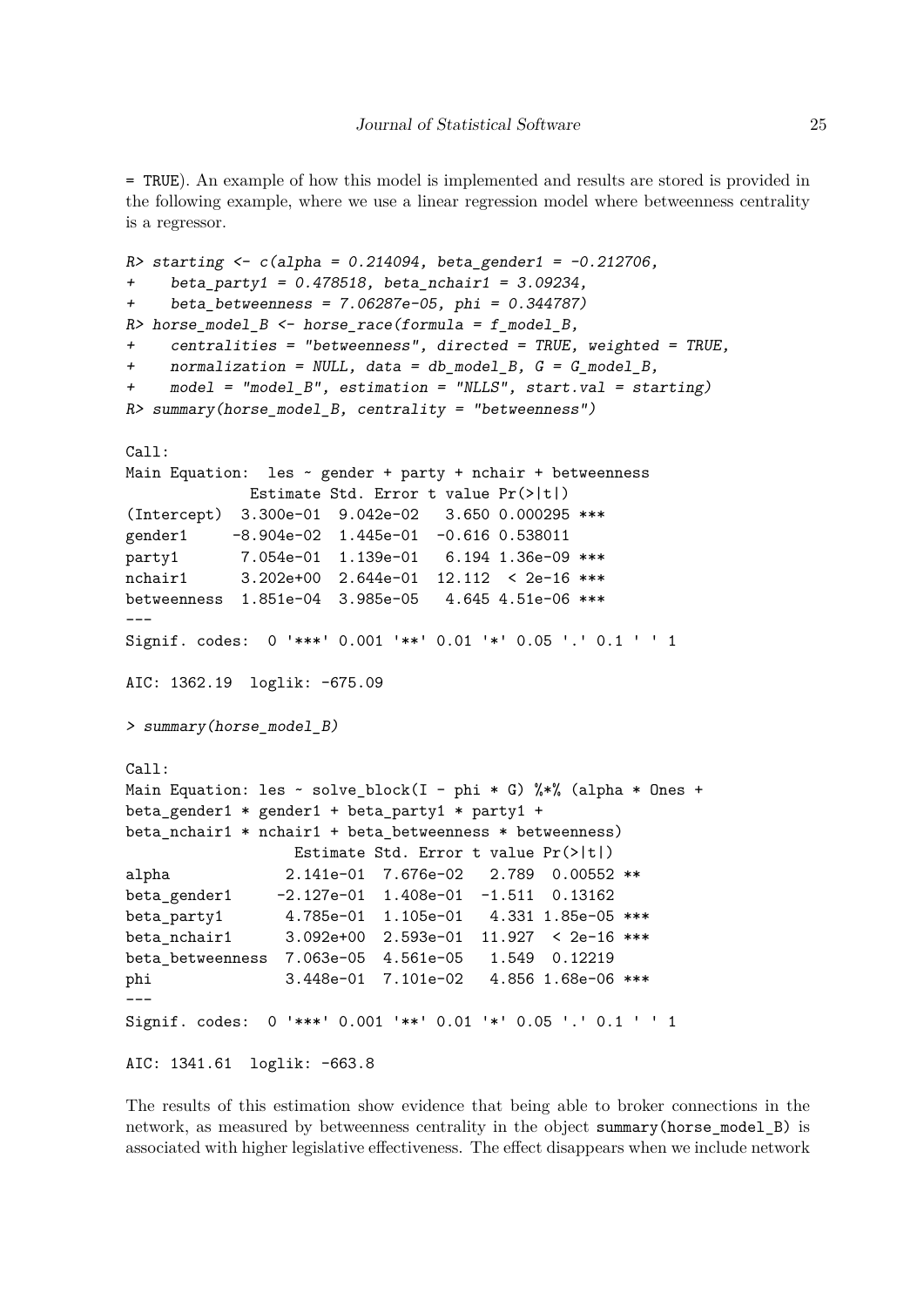effects, that is when we add betweenness centrality as an additional regressor in the linear model of social interactions (Equation [16\)](#page-9-2). This suggests that Katz-Bonacich centrality is a more robust predictor of effectiveness in this context. Estimates are stored in the object horse\_estimate\_model\_B, whereas centrality measures in horse\_model\_B\$centrality.

# **6. Conclusions**

<span id="page-25-3"></span>We have described the key elements for the estimation of parameter-dependent centralities derived from equilibrium models of behavior, and discussed the use of the package econet for the implementation of such metrics. The methods described in the paper are derived from several modifications to the linear-in-means model  $-$  for which both nonlinear least squares and maximum likelihood estimators are provided – and they allow one to model both link and node heterogeneity in network effects, endogenous network formation and the presence of unconnected nodes. Furthermore, they provide the means to compare the explanatory power of parameter-dependent network centrality measures with those of standard measures of network centrality. A number of examples are used to walk the reader through the discussion and orientate the application of these methods to new potential directions of research.

# **References**

- <span id="page-25-4"></span>Akerlof GA (1980). "A Theory of Social Custom of Which Unemployment May Be One Consequence." *Quarterly Journal of Economics*, **94**(4), 749–775. [doi:10.2307/1885667](https://doi.org/10.2307/1885667).
- <span id="page-25-5"></span>Akerlof GA (1997). "Social Distance and Social Decisions." *Econometrica*, **65**(5), 1005–1027. [doi:10.2307/2171877](https://doi.org/10.2307/2171877).
- <span id="page-25-0"></span>An W (2011). "Models and Methods to Identify Peer Effects." In J Scott, PJ Carrington (eds.), *The Sage Handbook of Social Network Analysis*, chapter 34, pp. 514–532. The Sage Publications, London.
- <span id="page-25-1"></span>An W (2015a). "Instrumental Variables Estimates of Peer Effects in Social Networks." *Social Science Research*, **50**, 382–394. [doi:10.1016/j.ssresearch.2014.08.011](https://doi.org/10.1016/j.ssresearch.2014.08.011).
- <span id="page-25-8"></span>An W (2015b). "Multilevel Meta Network Analysis with Application to Studying Network Dynamics of Network Interventions." *Social Networks*, **43**, 48–56. [doi:10.1016/j.socnet.](https://doi.org/10.1016/j.socnet.2015.03.006) [2015.03.006](https://doi.org/10.1016/j.socnet.2015.03.006).
- <span id="page-25-2"></span>An W, Liu YH (2016). "keyplayer: An R package for Locating Key Players in Social Networks." *The* R *Journal*, **8**(1), 257–268. [doi:10.32614/rj-2016-018](https://doi.org/10.32614/rj-2016-018).
- <span id="page-25-7"></span>Anselin L (1990). "Spatial Dependence and Spatial Structural Instability in Applied Regression Analysis." *Journal of Regional Science*, **30**(2), 185–207. [doi:10.1111/j.1467-9787.](https://doi.org/10.1111/j.1467-9787.1990.tb00092.x) [1990.tb00092.x](https://doi.org/10.1111/j.1467-9787.1990.tb00092.x).
- <span id="page-25-6"></span>Apicella CL, Marlowe FW, Fowler JH, Christakis NA (2012). "Social Networks and Cooperation in Hunter-Gatherers." *Nature*, **481**(7382), 497. [doi:10.1038/nature10736](https://doi.org/10.1038/nature10736).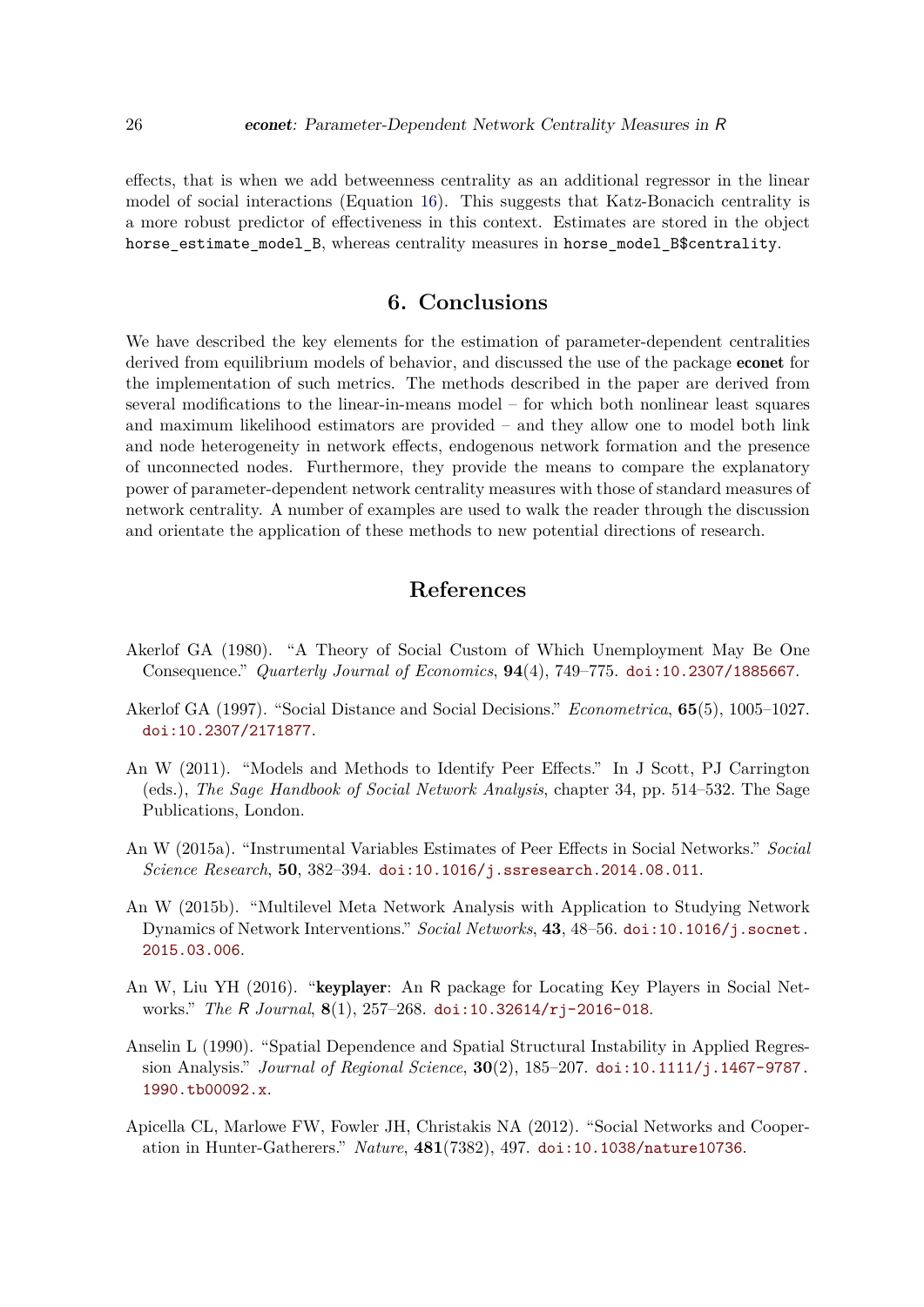- <span id="page-26-14"></span>Attanasio O, Barr A, Cardenas JC, Genicot G, Meghir C (2012). "Risk Pooling, Risk Preferences, and Social Networks." *American Economic Journal: Applied Economics*, **4**(2), 134–167. [doi:10.1257/app.4.2.134](https://doi.org/10.1257/app.4.2.134).
- <span id="page-26-2"></span>Ballester C, Calvó-Armengol A, Zenou Y (2006). "Who's Who in Networks. Wanted: The Key Player." *Econometrica*, **74**(5), 1403–1417. [doi:10.1111/j.1468-0262.2006.00709.x](https://doi.org/10.1111/j.1468-0262.2006.00709.x).
- <span id="page-26-9"></span>Batagelj V, Mrvar A (2003). "Pajek – Analysis and Visualization of Large Networks." In M Jönger, P Mutzel (eds.), *Graph Drawing Software*, chapter 3, pp. 77–103. Springer-Verlag, Berlin.
- <span id="page-26-1"></span>Battaglini M, Leone Sciabolazza V, Patacchini E (2020). "Effectiveness of Connected Legislators." *American Journal of Political Science*, **64**(4), 739–756. [doi:10.1111/ajps.12518](https://doi.org/10.1111/ajps.12518).
- <span id="page-26-5"></span>Battaglini M, Leone Sciabolazza V, Patacchini E, Peng S (2022). econet*: Estimation of Parameter-Dependent Network Centrality Measures*. R package version 1.0.0, URL [https:](https://CRAN.R-project.org/package=econet) [//CRAN.R-project.org/package=econet](https://CRAN.R-project.org/package=econet).
- <span id="page-26-0"></span>Battaglini M, Patacchini E (2018). "Influencing Connected Legislators." *Journal of Political Economy*, **126**(6), 2277–2322. [doi:10.1086/700074](https://doi.org/10.1086/700074).
- <span id="page-26-10"></span>Bernheim BD (1994). "A Theory of Conformity." *Journal of Political Economy*, **102**, 841–877.
- <span id="page-26-8"></span>Bivand R (2022). spdep*: Spatial Dependence: Weighting Schemes, Statistics*. R package version 1.2-4, URL <https://CRAN.R-project.org/package=spdep>.
- <span id="page-26-15"></span>Bolker B, R Core Team (2021). bbmle*: Tools for General Maximum Likelihood Estimation*. R package version 1.0-24, URL <https://CRAN.R-project.org/package=bbmle>.
- <span id="page-26-3"></span>Bonacich P (1972). "Factoring and Weighting Approaches to Status Scores and Clique Identification." *Journal of Mathematical Sociology*, **2**(1), 113–120. [doi:10.1080/0022250x.](https://doi.org/10.1080/0022250x.1972.9989806) [1972.9989806](https://doi.org/10.1080/0022250x.1972.9989806).
- <span id="page-26-4"></span>Bonacich P (1987). "Power and Centrality: A Family of Measures." *American Journal of Sociology*, **92**(5), 1170–1182. [doi:10.1086/228631](https://doi.org/10.1086/228631).
- <span id="page-26-12"></span>Box MJ, Davies D, Swann WH (1969). *Non-Linear Optimisation Techniques*. Oliver & Boyd.
- <span id="page-26-7"></span>Butts CT (2008). "Social Network Analysis with sna." *Journal of Statistical Software*, **24**(6), 1–51. [doi:10.18637/jss.v024.i06](https://doi.org/10.18637/jss.v024.i06).
- <span id="page-26-11"></span>Calvó-Armengol A, Patacchini E, Zenou Y (2009). "Peer Effects and Social Networks in Education." *Review of Economic Studies*, **76**(4), 1239–1267. [doi:10.1111/j.1467-937x.](https://doi.org/10.1111/j.1467-937x.2009.00550.x) [2009.00550.x](https://doi.org/10.1111/j.1467-937x.2009.00550.x).
- <span id="page-26-6"></span>Csárdi G, Nepusz T (2006). "The igraph Software Package for Complex Network Research." *InterJournal*, **Complex Systems**(1695), 1–9.
- <span id="page-26-13"></span>Elzhov TV, Mullen KM, Spiess AN, Bolker B (2022). minpack.lm*:* R *Interface to the Levenberg-Marquardt Nonlinear Least-Squares Algorithm Found in* MINPACK*, Plus Support for Bounds*. R package version 1.2-2, URL [https://CRAN.R-project.org/package=](https://CRAN.R-project.org/package=minpack.lm) [minpack.lm](https://CRAN.R-project.org/package=minpack.lm).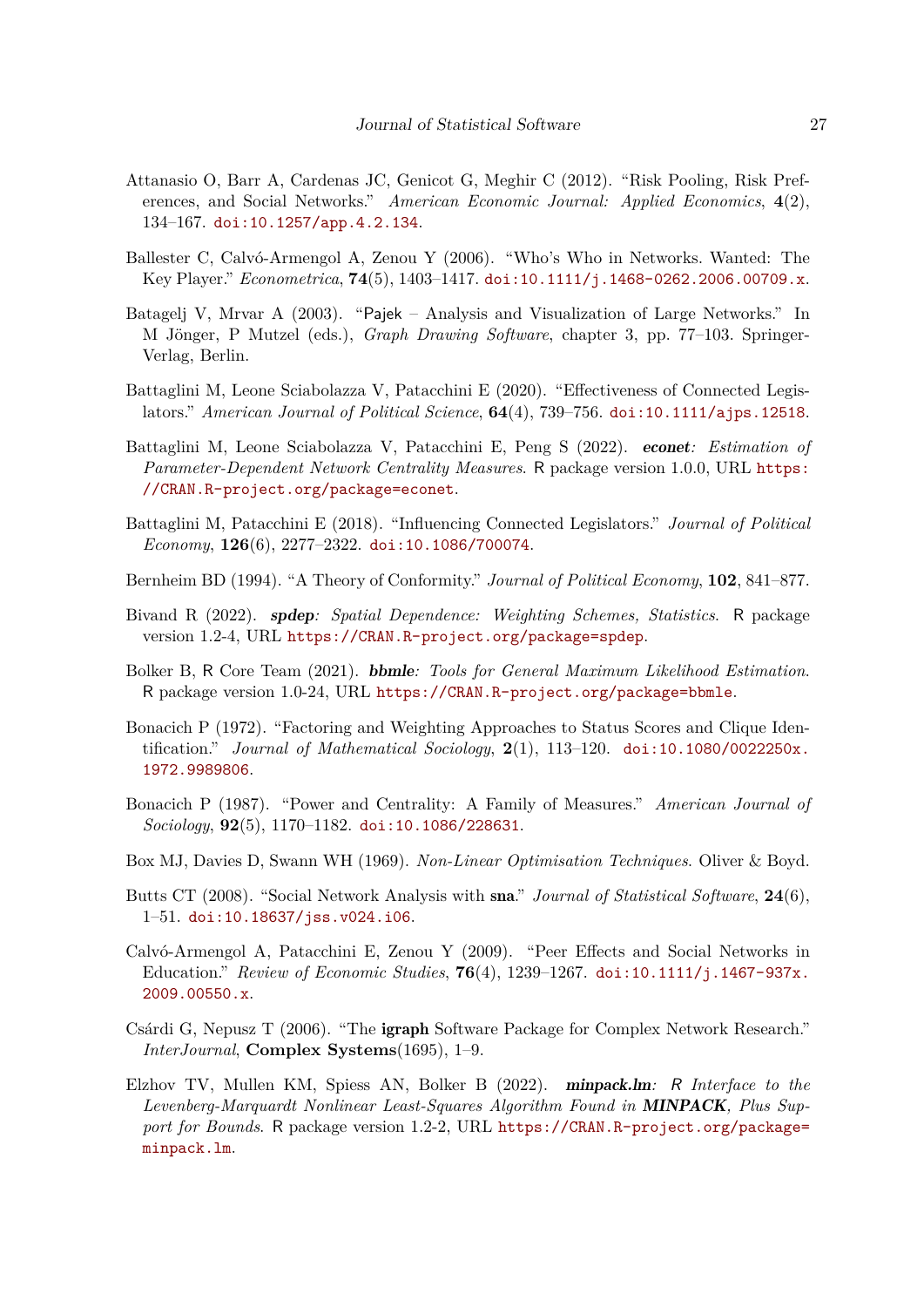- <span id="page-27-7"></span>Fafchamps M, Gubert F (2007). "The Formation of Risk Sharing Networks." *Journal of Development Economics*, **82**(7), 326–350. [doi:10.1016/j.jdeveco.2006.05.005](https://doi.org/10.1016/j.jdeveco.2006.05.005).
- <span id="page-27-9"></span>Fafchamps M, Leij MJ, Goyal S (2010). "Matching and Network Effects." *Journal of the European Economic Association*, **8**(1), 203–231. [doi:10.1111/j.1542-4774.2010.tb00500.x](https://doi.org/10.1111/j.1542-4774.2010.tb00500.x).
- <span id="page-27-6"></span>Fershtman C, Weiss Y (1998). "Social Rewards, Externalities and Stable Preferences." *Journal of Public Economics*, **70**(1), 53–73. [doi:10.1016/s0047-2727\(98\)00060-7](https://doi.org/10.1016/s0047-2727(98)00060-7).
- <span id="page-27-13"></span>Goldsmith-Pinkham P, Imbens GW (2013). "Social Networks and the Identification of Peer Effects." *Journal of Business & Economic Statistics*, **31**(3), 253–264. [doi:10.1080/](https://doi.org/10.1080/07350015.2013.801251) [07350015.2013.801251](https://doi.org/10.1080/07350015.2013.801251).
- <span id="page-27-4"></span>Goodreau SM, Handcock MS, Hunter DR, Butts CT, Morris M (2008). "A statnet Tutorial." *Journal of Statistical Software*, **24**(9), 1–26. [doi:10.18637/jss.v024.i09](https://doi.org/10.18637/jss.v024.i09).
- <span id="page-27-10"></span>Graham BS (2015). "Methods of Identification in Social Networks." *Annual Review of Economics*, **7**(1), 465–485. [doi:10.1146/annurev-economics-080614-115611](https://doi.org/10.1146/annurev-economics-080614-115611).
- <span id="page-27-11"></span>Graham BS (2016). "An Econometric Model of Network Formation with Degree Heterogeneity." *Econometrica*, **85**(4), 1033–1063. [doi:10.3982/ecta12679](https://doi.org/10.3982/ecta12679).
- <span id="page-27-3"></span>Heckman J (1979). "Sample Selection Bias as a Specification Error." *Econometrica*, **47**(1), 153–161. [doi:10.2307/1912352](https://doi.org/10.2307/1912352).
- <span id="page-27-2"></span>Hsieh C, Lin X, Patacchini E (2020). "Social Interaction Methods." In K Zimmerman (ed.), *The Handbook of Labor, Human Resources and Population*, pp. 1–30. Springer-Verlag.
- <span id="page-27-14"></span>Hsieh CS, Lee L (2016). "A Social Interactions Model with Endogenous Friendship Formation and Selectivity." *Journal of Applied Econometrics*, **31**(2), 301–319. [doi:10.1002/jae.](https://doi.org/10.1002/jae.2426) [2426](https://doi.org/10.1002/jae.2426).
- <span id="page-27-15"></span>Jackson MO (2010). *Social and Economic Networks*. Princeton University Press.
- <span id="page-27-1"></span>Jackson MO, Rogers BW, Zenou Y (2017). "The Economic Consequences of Social-Network Structure." *Journal of Economic Literature*, **55**(1), 49–95. [doi:10.1257/jel.20150694](https://doi.org/10.1257/jel.20150694).
- <span id="page-27-12"></span>Johnnson I, Moon HR (2021). "Estimation of Peer Effects in Endogenous Social Networks: Control Function Approach." *The Review of Economics and Statistics*, **103**(2). [doi:10.](https://doi.org/10.1162/rest_a_00870) [1162/rest\\_a\\_00870](https://doi.org/10.1162/rest_a_00870).
- <span id="page-27-5"></span>Kandel E, Lazear EP (1992). "Peer Pressure and Partnerships." *Journal of Political Economy*, **100**, 801–817.
- <span id="page-27-0"></span>Katz L (1953). "A New Status Index Derived from Sociometric Analysis." *Psychometrica*, **18**(1), 39–43. [doi:10.1007/bf02289026](https://doi.org/10.1007/bf02289026).
- <span id="page-27-8"></span>Lai B, Reiter D (2017). "Democracy, Political Similarity, and International Alliances, 1816–1992." *Journal of Conflict Resolution*, **44**(2), 203–227. [doi:10.1177/](https://doi.org/10.1177/0022002700044002003) [0022002700044002003](https://doi.org/10.1177/0022002700044002003).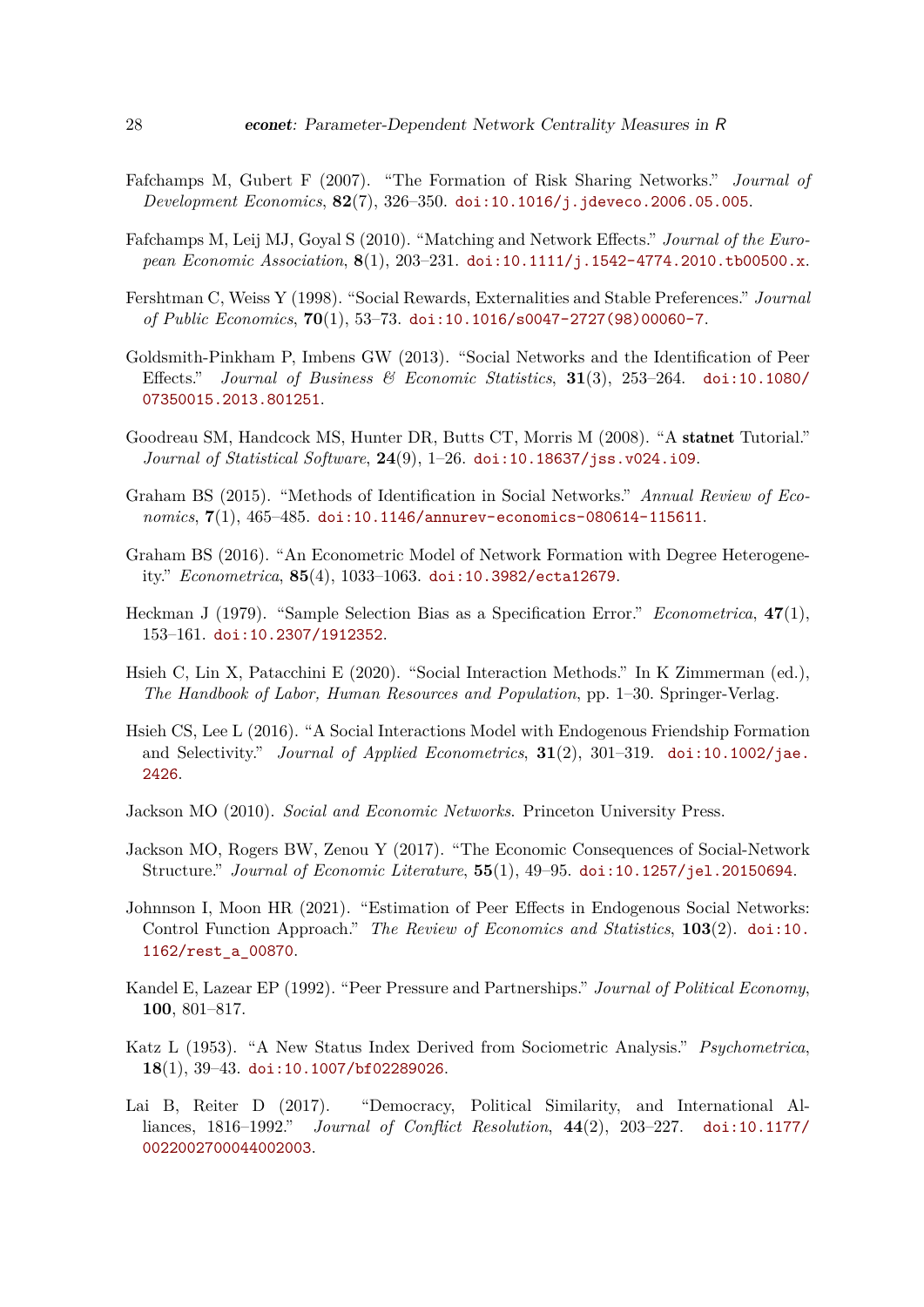- <span id="page-28-5"></span>Leifeld P, Cranmer SJ, Desmarais BA (2018a). xergm*: Extensions of Exponential Random Graph Models*. R package version 1.8.3, URL [https://CRAN.R-project.org/src/](https://CRAN.R-project.org/src/contrib/Archive/xergm/) [contrib/Archive/xergm/](https://CRAN.R-project.org/src/contrib/Archive/xergm/).
- <span id="page-28-3"></span>Leifeld P, Cranmer SJ, Desmarais BA (2018b). "Temporal Exponential Random Graph Models with btergm: Estimation and Bootstrap Confidence Intervals." *Journal of Statistical Software*, **83**(6), 1–36. [doi:10.18637/jss.v083.i06](https://doi.org/10.18637/jss.v083.i06).
- <span id="page-28-15"></span>LeSage J, Pace RK (eds.) (2009). *Introduction to Spatial Econometrics*. Chapman & Hall/CRC.
- <span id="page-28-0"></span>Manski CF (1993). "Identification of Endogenous Social Effects: The Reflection Problem." *The Review of Economic Studies*, **60**(3), 531–542. [doi:10.2307/2298123](https://doi.org/10.2307/2298123).
- <span id="page-28-13"></span>Mayer A, Puller SL (2008). "The Old Boy (and Girl) Network: Social Network Formation on University Campuses." *Journal of Public Economics*, **92**(1), 329–347. [doi:10.1016/j.](https://doi.org/10.1016/j.jpubeco.2007.09.001) [jpubeco.2007.09.001](https://doi.org/10.1016/j.jpubeco.2007.09.001).
- <span id="page-28-6"></span>Millo G, Piras G (2012). "splm: Spatial Panel Data Models in R." *Journal of Statistical Software*, **47**(1), 1–38. [doi:10.18637/jss.v047.i01](https://doi.org/10.18637/jss.v047.i01).
- <span id="page-28-12"></span>More JJ (1978). "The Levenberg-Marquardt Algorithm: Implementation and Theory." In GA Watson (ed.), *Lecture Notes in Mathematics 630: Numerical Analysis*, pp. 105–116. The Sage Publications.
- <span id="page-28-2"></span>Opsahl T (2009). *Structure and Evolution of Weighted Networks*. Ph.D. thesis, University of London (Queen Mary College), London. URL [http://toreopsahl.com/publications/](http://toreopsahl.com/publications/thesis/) [thesis/](http://toreopsahl.com/publications/thesis/).
- <span id="page-28-11"></span>Patacchini E, Rainone E, Zenou Y (2012). "Strong versus Weak Ties in Education." *Discussion paper 8223*, CEPR.
- <span id="page-28-10"></span>Patacchini E, Zenou Y (2012). "Juvenile Delinquency and Conformism." *Journal of Law, Economic, and Organization*, **28**, 1–31. [doi:10.1093/jleo/ewp038](https://doi.org/10.1093/jleo/ewp038).
- <span id="page-28-14"></span>Qu X, Lee L (2015). "Estimating a Spatial Autoregressive Model with an Endogenous Spatial Weight Matrix." *Journal of Econometrics*, **184**(2), 209–232. [doi:10.1016/j.jeconom.](https://doi.org/10.1016/j.jeconom.2014.08.008) [2014.08.008](https://doi.org/10.1016/j.jeconom.2014.08.008).
- <span id="page-28-1"></span>R Core Team (2021). R*: A Language and Environment for Statistical Computing*. R Foundation for Statistical Computing, Vienna. URL <https://www.R-project.org/>.
- <span id="page-28-4"></span>Schweinberger M, Luna P (2018). "hergm: Hierarchical Exponential-Family Random Graph Models." *Journal of Statistical Software*, **85**(1), 1–39. [doi:10.18637/jss.v085.i01](https://doi.org/10.18637/jss.v085.i01).
- <span id="page-28-9"></span>StataCorp (2017). Stata *Statistical Software: Release 15*. StataCorp LLC, College Station. URL <http://www.stata.com/>.
- <span id="page-28-7"></span>The MathWorks, Inc (2011). MATLAB *– The Language of Technical Computing, Version 7.5*. The MathWorks, Inc., Natick. URL <http://www.mathworks.com/products/matlab/>.
- <span id="page-28-8"></span>Van Rossum G, *et al.* (2011). Python *Programming Language*. URL [https://www.python.](https://www.python.org/) [org/](https://www.python.org/).